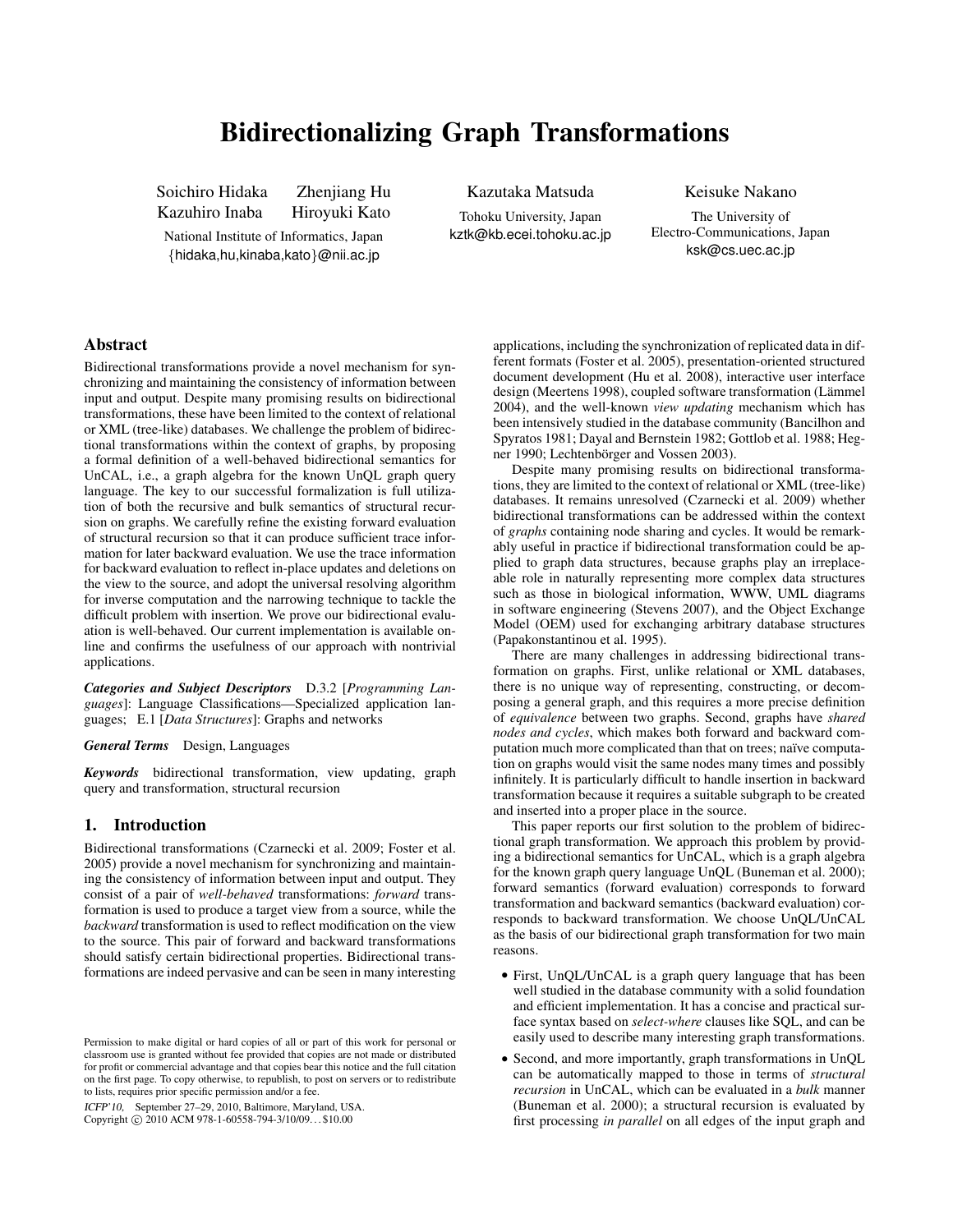then combining the results. This bulk semantics significantly contributes to our bidirectionalization, providing a smart way of treating shared nodes and cycles in graphs and of tracing back from the view to the source.

Our main technical contributions are summarized as follows.

- *•* We are, as far as we are aware, the first to have recognized the importance of structural recursion and its bulk semantics in addressing the challenging problem of bidirectional graph transformation, and succeeded in a novel *two-stage* framework of bidirectional graph transformation based on structural recursion. We demonstrate that graph transformations defined in terms of structural recursions (being suitable for optimization as have been intensively studied thus far (Buneman et al. 2000)) make backward evaluation easier.
- *•* We give a formal definition of bidirectional semantics for Un-CAL by (1) refining the existing forward evaluation so that it can produce useful trace information for later backward evaluation (Section 4), and (2) using the trace information to reflect in-place updates and deletions on the view to the source, and adopt the narrowing technique to tackle the difficult problem with insertion (Section 5). We prove our bidirectional evaluation is well-behaved.
- *•* We have fully implemented our bidirectionalization presented in this paper and confirmed the effectiveness of our approach through many non-trivial examples, including all those presented in this paper and some typical bidirectional graph transformations in database management and software engineering. More examples and demos are available on our BiG project Web site*<sup>∗</sup>* .

We consider an operation based approach, which means that the user explicitly provides editing operations in terms of "rename", "delete", and "insert". Currently these operations are treated according to the order specified by users. It might be challenging to produce these operation sequences automatically from the states before and after user's modifications on the view, but it is beyond the scope of this paper.

The forward transformations we consider is based on UnCAL, which is bisimulation generic, meaning that the transformation can't distinguish between graphs that are bisimilar. For example, it can't extract "first child of a node". Extending our model to cope with order is included in our future work.

Also note that backward transformation is not bisimulation generic, meaning that two results of updates that are bisimilar do not always lead to bisimilar source. However, this is not necessarily a limitation introduced by our bidirectionalization, since this asymmetry comes from the expressiveness of conditional expression in the original UnCAL graph algebra. Similar argument apply for isomorphic updates.

*Outline* We start with a brief review of the basic concept of a graph data model and the structural recursion of UnCAL in Section 2. Then, we clarify the bidirectional properties within our context and give an overview of our two-staged framework for bidirectionalizing graph transformations in Section 3. After explaining how to extend the forward evaluation of UnCAL with trace information in Section 4, we give a formal definition of bidirectional semantics for UnCAL and prove that it is well-behaved in Section 5. We discuss implementation issues in Section 6 and related work in Section 7. We conclude the paper in Section 8.



Figure 1. Graph Equivalence Based on Bisimulation

# 2. UnCAL: A Graph Algebra

We adopted UnCAL (Buneman et al. 2000), a well-studied graph algebra, as the basis of our bidirectional graph transformation. We will briefly review its graph data model and the core of UnCAL.

# 2.1 Graph Data Model

We deal with rooted, directed, and edge-labeled graphs with no order on outgoing edges. They are edge-labeled in the sense that all information is stored on labels of edges while labels of nodes serve only as a unique identifier without a particular meaning. UnCAL graph data model has two prominent features, *markers* and *ε-edges*. Nodes may be marked with *input* and *output markers*, which are used as an interface to connect them to other graphs. An *ε*-edge represents a shortcut of two nodes, working like the *ε*-transition in an automaton*†* . We use *Label* to denote the set of labels and *M* to denote the set of markers.

Formally, a graph *G*, sometimes denoted by  $G_{(V,E,I,O)}$ , is a quadruple  $(V, E, I, O)$ , where *V* is a set of nodes,  $E \subseteq V \times$  $(Label ∪ {ε}) × V$  is a set of edges,  $I ⊆ M × V$  is a set of pairs of an input marker and the corresponding input node, and  $O \subseteq V \times M$ is a set of pairs of output nodes and associated output markers. For each marker  $\&x \in \mathcal{M}$ , there is at most one node *v* such that  $(\& x, v) \in I$ . The node *v* is called an *input node* with marker  $& x$  and is denoted by  $I(\epsilon x)$ . Unlike input markers, more than one node can be marked with an identical output marker. They are called *output nodes*. Intuitively, input nodes are root nodes of the graph (we allow a graph to have multiple root nodes, and for singly rooted graphs, we often use default marker  $\&$  to indicate the root), while an output node can be seen as a "context-hole" of graphs where an input node with the same marker will be plugged later. We write inMarker(*G*) to denote the set of input markers and  $\text{outMarket}(G)$  to denote the set of output markers in a graph *G*. In addition, we write  $\text{label}(\zeta)$ to denote the label of the edge *ζ*.

Note that multiple-marker graphs are meant to be an internal data structure for graph composition. In fact, the initial source graphs of our transformation have one input marker (single-rooted) and no output markers (no holes). For instance, the graph in Figure 1(a) is denoted by  $(V, E, I, O)$  where  $V = \{1, 2, 3, 4, 5, 6\}$ ,  $E = \{(1, \mathbf{a}, 2), (1, \mathbf{b}, 3), (1, \mathbf{c}, 4), (2, \mathbf{a}, 5), (3, \mathbf{a}, 5), (4, \mathbf{c}, 4)\}$  $(5, d, 6)$ ,  $I = \{(\alpha, 1)\}$ , and  $O = \{\}.$ 

*Value Equivalence between Graphs* Two graphs are value equivalent if they are bisimilar. Please refer to (Buneman et al. 2000) for the complete definition. Informally, graph *G*<sup>1</sup> is bisimilar to graph  $G_2$  if every node  $x_1$  in  $G_1$  has at least a bisimilar counterpart  $x_2$ 

*<sup>†</sup>* This analogy would choose NFA rather than DFA, since we allow multiple outgoing edges with identical labels from a node.

*<sup>∗</sup>* http://www.biglab.org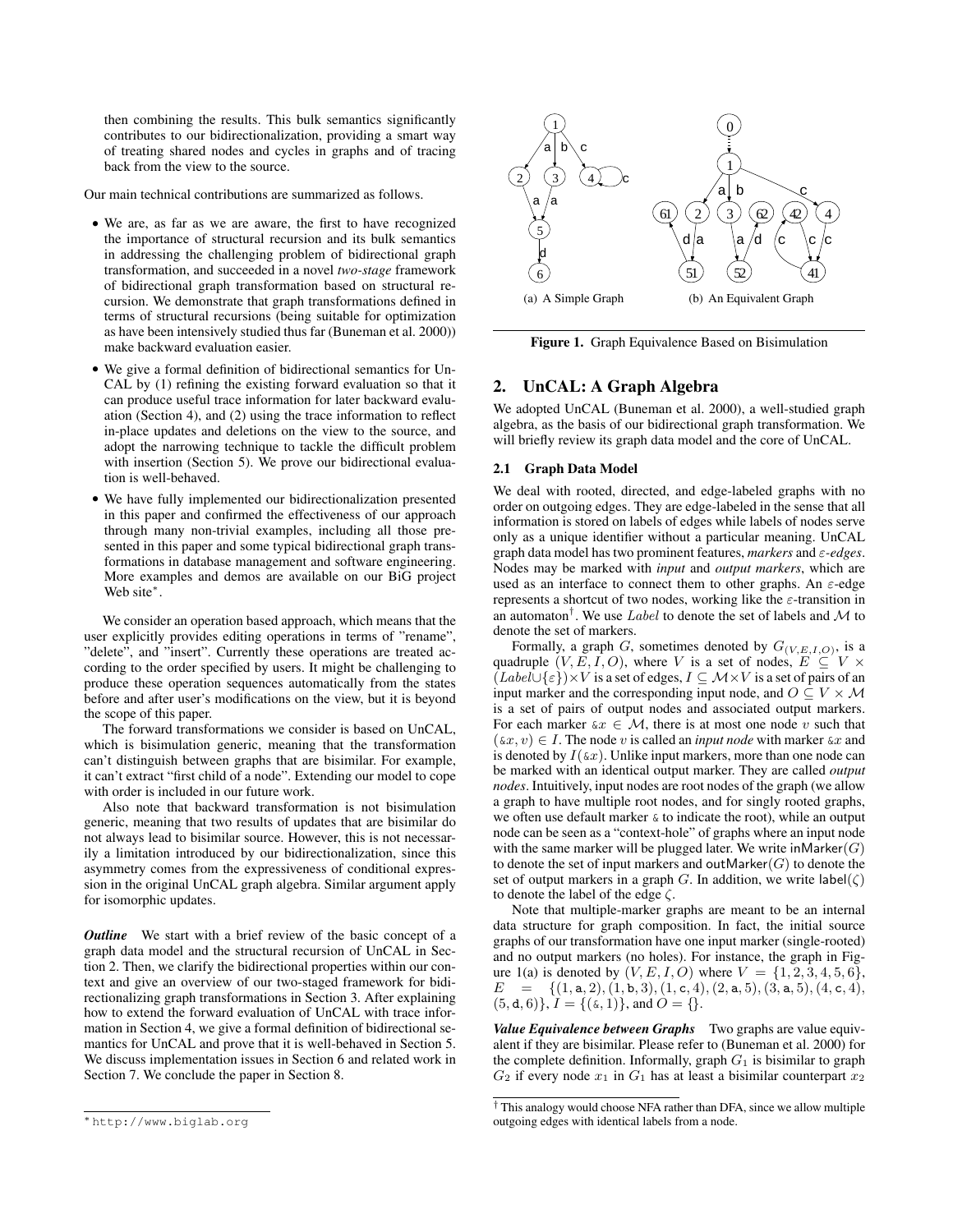

Figure 2. Graph Constructors

in  $G_2$  and vice versa, and if there is an edge from  $x_1$  to  $y_1$  in  $G_1$ , then there is a corresponding edge from  $x_2$  to  $y_2$  in  $G_2$  that is a bisimilar counterpart of *y*1, and vice versa. Therefore, unfolding a cycle or duplicating shared nodes does not really change a graph. This notion of bisimulation is extended to cope with *ε*-edges. For instance, the graph in Figure 1(b) is value equivalent to the graph in Figure 1(a); the new graph has an additional  $\varepsilon$ -edge (denoted by the dotted line), duplicates the graph rooted at node 5, and unfolds and splits the cycle at node 4. Unreachable parts are also disregarded, i.e., two bisimilar graphs are still bisimilar if one adds subgraphs unreachable from input nodes.

*Graph Constructors* Figure 2 summarizes the nine graph constructors that are powerful enough to describe arbitrary (directed, edge-labeled, and rooted) graphs (Buneman et al. 2000):

| G | $\cdots$ |                     | $\{ \text{ single node graph } \}$                 |
|---|----------|---------------------|----------------------------------------------------|
|   |          | $\{l: G\}$          | $\{$ an edge pointing to a graph $\}$              |
|   |          | $G_1\cup G_2$       | $\{$ graph union $\}$                              |
|   |          | $\&x:=G$            | $\{$ label the root node with an input marker $\}$ |
|   |          | &γ                  | $\{$ a node graph with an output marker $\}$       |
|   |          |                     | $\{$ empty graph $\}$                              |
|   |          | $G_1 \oplus G_2$    | $\{$ disjoint graph union $\}$                     |
|   |          | $G_1 \otimes G_2$   | { append of two graphs }                           |
|   |          | $\mathbf{cycle}(G)$ | $\{$ graph with cycles $\}$                        |

Here, *{}* constructs a root-only graph, *{l* : *G}* constructs a graph by adding edge *l* pointing to the root of graph *G*, and  $G_1 \cup G_2$ adds two  $\varepsilon$ -edges from the new root to the roots of  $G_1$  and  $G_2$ . Also,  $\&x := G$  associates an input marker,  $&x$ , to the root node of *G*, &*y* constructs a graph with a single node marked with one output marker &*y*, and () constructs an empty graph that has neither a node nor an edge. Further,  $G_1 \oplus G_2$  constructs a graph by using a componentwise (*V, E, I* and *O*) union.  $\cup$  differs from  $\oplus$  in that  $\cup$ unifies input nodes while *⊕* does not. *⊕* requires input markers of operands to be disjoint, while *∪* requires them to be identical. *G*<sup>1</sup> @  $G_2$  composes two graphs vertically by connecting the output nodes of  $G_1$  with the corresponding input nodes of  $G_2$  with  $\varepsilon$ -edges, and  $\mathbf{cycle}(G)$  connects the output nodes with the input nodes of  $G$ to form cycles. Newly created nodes have unique identifiers. We will give this creation rule extended for our bidirectionalization in Section 4.1. The definition here is based on graph isomorphism (identical graph construction expressions results in identical graphs up to isomorphism), and they are, together with other operators, also bisimulation generic (Buneman et al. 2000), i.e., bisimilar result is obtained for bisimilar inputs.

| $e ::= \{\}\, \,\{l : e\}\,  \,e \cup e \, \, \& x := e \, \, \& y \, \,()\}$ |                                      |
|-------------------------------------------------------------------------------|--------------------------------------|
| $e \oplus e \mid e \otimes e \mid \text{cycle}(e)$                            | $\{$ constructor $\}$                |
| $\$a$                                                                         | { graph variable }                   |
| if $l = l$ then e else e                                                      | { conditional }                      |
| $\mathbf{rec}(\lambda(\text{$8l$}, \text{$8g$}).e)(e)$                        | { structural recursion application } |

## Figure 3. Core UnCAL Language

**Example 1.** The graph equivalent to that in Figure  $1(a)$  can be constructed as follows (though not uniquely).

$$
\&z \otimes \text{cycle}((\&z := \{a : \{a : \&z_1\}\} \cup \{b : \{a : \&z_1\}\} \cup \{c : \&z_2\})
$$
  
\n
$$
\oplus (\&z_1 := \{d : \{\}\})
$$
  
\n
$$
\oplus (\&z_2 := \{c : \&z_2\}))
$$

For simplicity, we often write  $\{l_1 : G_1, \ldots, l_n : G_n\}$  to denote *{l*<sup>1</sup> : *G*1*} ∪ · · · ∪ {l<sup>n</sup>* : *Gn}*.

## 2.2 The Core UnCAL

UnCAL (Unstructured Calculus) is an internal graph algebra for the graph query language UnQL, and its core syntax is depicted in Figure 3. It consists of the graph constructors, variables, conditionals, and structural recursion. We have already detailed the data constructors, while variables and conditionals are self explanatory. Therefore, we will focus on *structural recursion*, which is a powerful mechanism in UnCAL to describe graph transformations.

A function *f* on graphs is called a structural recursion if it is defined by the following equations*‡*

$$
f(\{\}) = \{\}f(\{ $l : $g$}) = e @ f($g)f($g1 \cup $g2}) = f($g1) \cup f($g2),
$$

where the expression *e* may contain references to variables \$*l* and  $\mathcal{G}_q$  (but no recursive calls to  $f$ ). Since the first and the third equations are common in all structural recursions, we write the structural recursion in UnCAL simply as

$$
f(\$db) = \mathbf{rec}(\lambda(\$l, \$g).e)(\$db).
$$

Despite its simplicity, the core UnCAL is powerful enough to describe interesting graph transformation including all graph queries (in UnQL) (Buneman et al. 2000), and nontrivial model transformations (Hidaka et al. 2009). Some simple examples are given below.

Example 2. The following structural recursion *a2b* replaces edge label a with b and leaves other labels unchanged.

$$
a2b(\$db) = \mathbf{rec}(\lambda(\$l, \$g). \text{ if } \$l = \text{a then } \{\text{b} : \hat{\kappa}^1\}^2
$$
  
else 
$$
\{\$l : \hat{\kappa}^3\}^4) (\$db)^5
$$

(The superscripts are for identifying code positions, which will be important in Section 4; they can simply be ignored for now.) Here is an instance of an execution:

$$
a2b\left(\circ\text{A}\right) = \circ\text{A}
$$

 $\Box$ 

where *◦* denotes the root of the graph.

$$
G_{\text{root}} = \{ \mathbf{a} : \{ \mathbf{a} : G_5 \}, \mathbf{b} : \{ \mathbf{a} : G_5 \}, \mathbf{c} : G_4 \} G_4 = \{ \mathbf{c} : G_4 \}.
$$

*<sup>‡</sup>* Informally, the meaning of this definition can be considered to be a fixed point (though may not necessarily unique) over the graph, which is again defined by a set of equations using the three constructors *{}*, :, and *∪*. For instance, the graph in Figure 1(a) can be considered to be the fixed point of the following equations: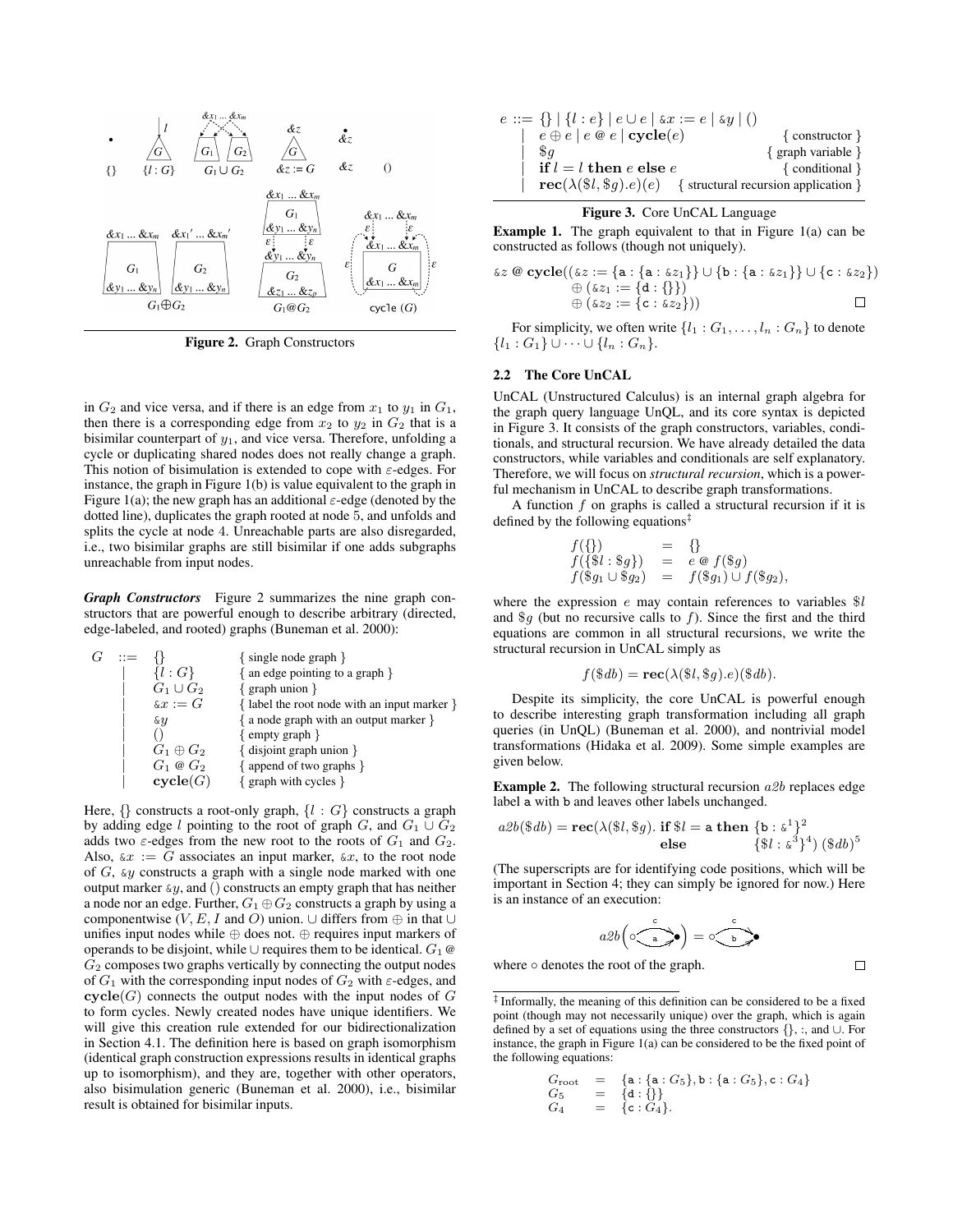

Figure 4. Bulk Semantics of Structural Recursion in UnCAL Example 3. The following structural recursion *a2d xc* replaces all labels a with d and removes edges labeled c.

$$
a2d_xc(\$db) =
$$
\n
$$
\text{rec}(\lambda(\$l, \$g). \text{ if } \$l = \text{a then}
$$
\n
$$
\{d : \&^1\}^2
$$
\n
$$
\text{else if } \$l = \text{c then } \{\varepsilon : \&^3\}^4
$$
\n
$$
\{\$l : \&^5\}^6) (\$db)^7
$$

Applying the function  $a2d$  *xc* to the graph in Figure 1(a) yields the graph in Figure 4(c).  $\Box$ 

Example 4. The following structural recursion *consecutive* extracts subgraphs that can be accessible by traversing two connected edges of the same label.

$$
\begin{array}{ll}\n\text{consecutive($db)} = \\
 & \mathbf{rec}(\lambda(\$l, \$g). \mathbf{rec}(\lambda(\$l', \$g')). \\
 & \text{if $\$l = \$l'$ then {result : $\$g'$}^1$} \\
 & \text{else} & \{\}^2 & (\$\$g)^3)(\$db)^4\n\end{array}
$$

For example, we have

$$
\text{consecutive}\left(\underset{b}{\overset{a}{\sim}}\underset{b}{\overset{a}{\rightarrow}}\underset{c}{\overset{b}{\rightarrow}}\overset{b}{\overset{v}{\rightarrow}}\overset{y}{\bullet}\right)=\circ\overset{result}{\overset{v}{\longrightarrow}}\overset{y}{\bullet}\overset{y}{\rightarrow}\overset{z}{\bullet}
$$

Note that the structural recursive definition of *consecutive* uses graph parameter  $\frac{6}{9}$  to achieve the transformation. Also note that structural recursions are allowed to be nested, and inner recursion can refer to outer variables (as \$*l* in the example). This enables us to express the *join* of multiple queries. П

Example 5. Although the examples given so far are self-recursive, it is possible to simulate *mutual recursion* by returning graphs with multiple markers. For instance, the following function *abab*

$$
abab(\$db) = \&z_1 \& \mathbf{rec}(\lambda(\$l, \$g)).
$$
  

$$
\&z_1 := \{ \mathbf{a} : \&z_2 \} \oplus \&z_2 := \{ \mathbf{b} : \&z_1 \} (\$db)
$$

changes all edges of even distances from the root node to a, and odd distance edges to b. We may consider the markers  $\&z_i$  as a mutually recursive call, and *abab* to consist of two mutual recursive functions. The first is  $\&z_1$ , which, at each edge in the original graph, generates a new a edge pointing to the result of  $\&z_2$  at the original destination node. The second is  $\&z_2$  that generates b edges pointing to the result of  $\&z_1$  from its destination. The result of the whole expression is defined to be the result of the  $\&z_1$  at the root node of the argument graph. The following figure should be helpful. The dashed edges denote the edges that are unreachable from the output root node.



## 2.3 Bulk Semantics of Structural Recursion

By allowing *ε*-edges, we can evaluate a structural recursion in a *bulk* manner. Consider the structural recursion,

$$
\mathbf{rec}(\lambda(\$l, \$g). e)
$$

which is to be applied to an input graph *G*. In bulk semantics, we apply body *e independently* on every edge (*l, g*) in *G* where *l* is the label of the edge and  $q$  is the graph that the edge is pointing to, then join the results with  $\varepsilon$ -edges (as in the  $\omega$  constructor).

Recall the structural recursion *a*2*d xc* defined in Example 3. Applying it to the input graph in Figure 1(a) yields the graph in Figure 4(a), where each edge from  $i$  to  $j$  in the input graph leads to a subgraph containing a graph with an edge from *Sij* to *Eij* in the output graph (where the dotted edge denotes an *ε*-edge), and these subgraphs are connected with *ε*-edges according to the original shape of the graph. If we eliminate all *ε*-edges as explained in Section 3.2, we obtain a standard graph in Figure 4(c).

One distinct feature of bulk semantics is that the shape of the input graph is remembered through additional *ε*-edges, which will be fully utilized in our later bidirectionalization.

# 3. Overview: Bidirectionalizing UnCAL

It is more challenging to bidirectionalize transformations on graphs than trees, because graphs may contain shared nodes or cycles. We shall demonstrate that the structural recursion in UnCAL can serve as the basis to solve this problem. Although structural recursion was proposed within the context of query optimization, we will show that it plays a crucial role in our bidirectionalization.

#### 3.1 Bidirectional Properties

Bidirectionalization is used to derive backward transformation from forward transformation. We approach the problem of bidirectionalization in graph transformation by providing a bidirectional semantics for UnCAL; forward semantics (forward evaluation) corresponds to forward transformation and backward semantics (backward evaluation) corresponds to backward transformation.

Before giving our bidirectional semantics for UnCAL, let us clarify the bidirectional properties that the forward and backward evaluations should satisfy. Let  $\mathcal{F}[\![e]\!] \rho$  denote a forward evaluation (*get*) of expression *e* under environment *ρ* to produce a view, and  $\mathcal{B}[\![e]\!](\rho, G')$  denote a backward evaluation (*put*) of expression *e* under environment  $\rho$  to reflect a possibly modified view  $G'$  to the source by computing an updated environment.  $\rho$  is a set of mappings with form  $x \mapsto G$  with a graph (or label) *G*. The following are two important properties:

$$
\mathcal{F}[\![e]\!] \rho = G
$$
\n
$$
\mathcal{B}[\![e]\!](\rho, G) = \rho
$$
\n
$$
\mathcal{B}[\![e]\!](\rho, G') = \rho' \ G' \in \text{Range}(\mathcal{F}[\![e]\!])
$$
\n
$$
\mathcal{F}[\![e]\!](\rho' = G'
$$

The (GETPUT) property states that unchanged view *G* should give no change on the environment  $\rho$  in the backward evaluation, while the (PUTGET) property states that if a view is modified to  $G'$  which is in the range of the forward evaluation, then this modification can be reflected to the source such that a forward evaluation will produce the same view  $G'$ .

These two properties are essentially the same as those in (Foster et al. 2005). One problem with the (PUTGET) property is that it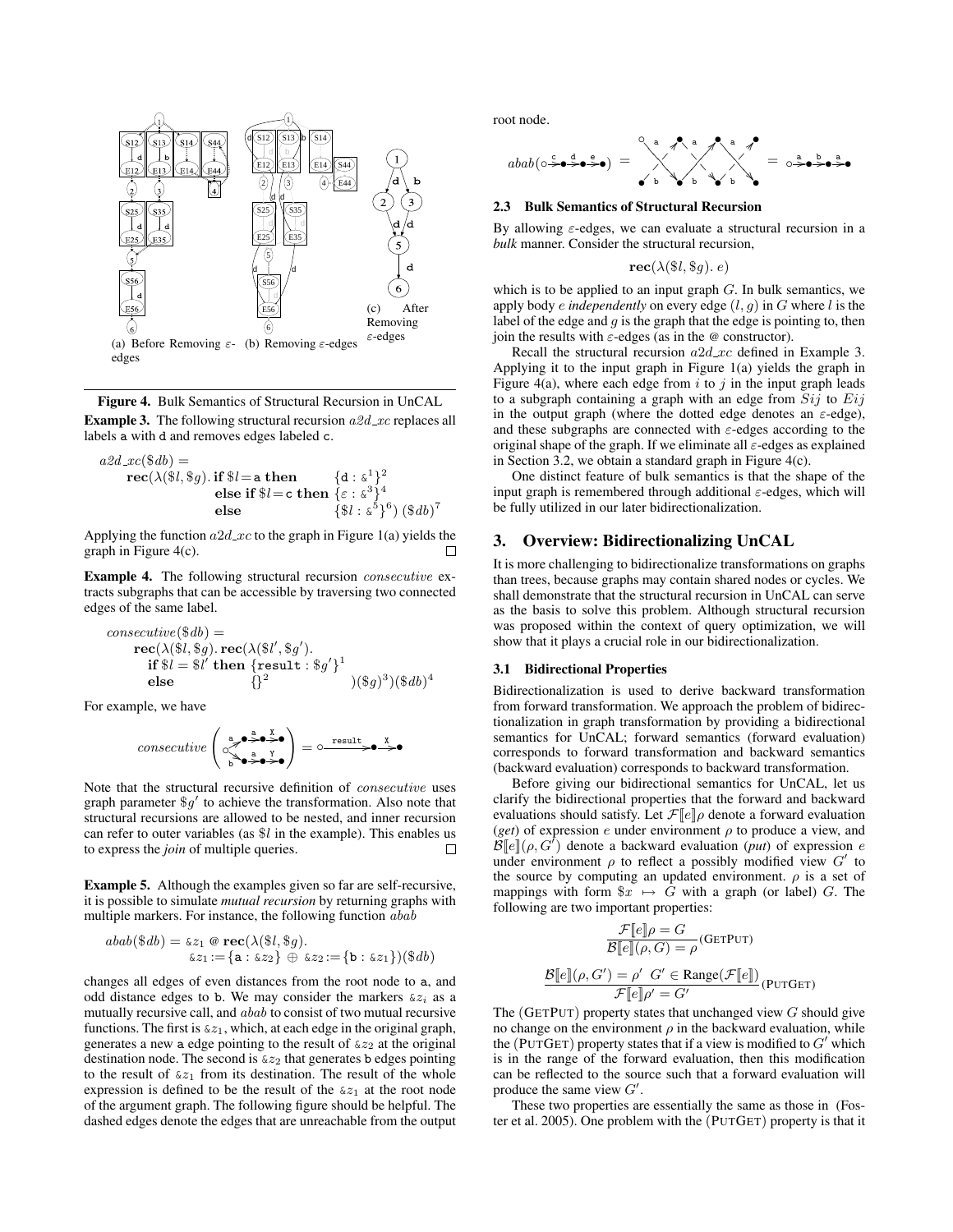

Figure 5. General *ε*-edge Elimination Procedure

needs to check whether a graph is in the range of forward evaluation, which is difficult to do in practice. To avoid this range checking, we allow the modified view and the view obtained by backward evaluation followed by forward evaluation to differ, but require both views to have the same effect on the original source if backward evaluation is applied.

$$
\frac{\mathcal{B}[[e]](\rho, G') = \rho' \mathcal{F}[[e]]\rho' = G''}{\mathcal{B}[[e]](\rho, G'') = \rho'}(\text{WPUTGET})
$$

The *get* in our (WPUTGET) can be considered as an amendment of the modified view  $G'$  to  $G''$ . Certainly, if the (PUTGET) property holds, so does the (WPUTGET).

We say that a pair of forward and backward evaluations is *well-behaved* if it satisfies (GETPUT) and (WPUTGET) properties. In the rest of this paper, we will give a bidirectional evaluation (semantics) for UnCAL, and prove the following theorem, which is a direct consequence of Lemmas 2, 3, and 4 that will be discussed later.

Theorem 1 (Well-behavedness). *Our forward and backward evaluations are well-behaved, provided their evaluations succeed.*

#### 3.2 Two-Stage Bidirectionalization

Recall  $a2d$  *xc*, which maps the source graph in Figure 1(a) to the view graph in Figure 4(c). The big gap between the source and the view makes it hard to reflect changes on the view to the source. Our idea to bridge this gap was to divide the forward evaluation into two easily handled stages:

- *•* Stage 1: Forward evaluation (in the bulk semantics) with sufficient *ε*-edges, so that the output graph will have a similar shape to the input graph, making the later backward evaluation easier.
- *•* Stage 2: Elimination of *ε*-edges to produce a usual view.

For *a*2*d xc*, Stage 1 maps the source graph to the intermediate graph in Figure 4(a), and Stage 2 maps the intermediate graph to the view graph (Figure 4(c)). By doing so, each stage becomes easier to bidirectionalize.

First, let us consider Stage 2. The *ε*-edge elimination procedure is simple: new edges are added to skip the *ε*-closure (Figure 5). It is easy to define a well-behaved backward evaluation for this procedure. First, all nodes in the result graph, *Gv*, exist in the original graph, *Gs*, so each node in *G<sup>v</sup>* can be traced to *Gs*. Second, although an edge in  $G_s$  may be duplicated in  $G_v$  ((E25, d, E56) and (E35, d, E56) in Figure  $4(b)$ <sup>§</sup>, each edge in  $G_v$  should have a uniquely corresponding edge in *Gs*. Therefore, adding a new node to  $G_v$  corresponds to adding a new node to  $G_s$ , and adding a new edge to *G<sup>v</sup>* corresponds to adding a new edge between two corresponding nodes in *Gs*. Similar correspondence holds for deletions of nodes and edges, and in-place updates of edges.

Next, let us consider Stage 1. One fact worth noting is that after the backward evaluation in Stage 2, the modification to the view in

Stage 1 satisfies the *ε-marker preserving property*: (1) No *ε*-edges are added or deleted, (2) Markers are not added, deleted, or changed and (3) Unreachable parts are not modified. This property is very important in our bidirectionalization, because it not only enforces the nine graph constructors so that they are invertible, but it also makes it easy to bidirectionalize structural recursion because there is a clear correspondence between the input and output graphs.

In the rest of this paper, we will focus on bidirectional graph transformation in Stage 1.

# 4. Traceable Forward Evaluation

An UnCAL expression usually specifies a forward evaluation mapping a graph database (which is just a graph) to a view graph (in Section 2). The main purpose of the present paper is to give *backward evaluation* (*backward semantics*), which specifies how to reflect view updates to the graph database. For this purpose, we have to detect how each node of the view is generated, particularly when it is constructed through connecting input/output markers and removing *ε*-edges, which are no longer in the view. To make the view more informative, viz., *traceable*, we enrich the original semantics of UnCAL by embedding trace information (like provenance traces (Cheney et al. 2008)) in all nodes of the view that possibly includes *ε*-edges. In this section, we explain what kind of trace information is embedded in the view, and extend the original semantics for UnCAL expressions to be evaluated into traceable views.

#### 4.1 Traceable Views

A view is obtained by evaluating an UnCAL expression with a database. Every node of the view originates in either a node of the database or a construct in the UnCAL expression, except when the node is generated through a structural recursion with a **rec** construct (in the bulk semantics). Recall that an expression  $\text{rec}(\lambda(\text{$8l}, \text{$8g$}).e_1)(e_2)$  is evaluated by binding variables  $\text{$8l}$  and  $\text{$8g$}$ in *e*<sup>1</sup> to a part of the evaluation result of *e*2. In this case, a node in the view may originate not only in the whole **rec** expression but also a sub-expression in *e*2.

A *traceable view* is a view each node of which has information for tracing its origin. The information, called *trace ID*, is defined by

> *TraceID* ::= *SrcID |* Code *Pos Marker |* RecN *Pos TraceID Marker |* RecE *Pos TraceID Edge,*

where **SrcID** ranges over identifiers uniquely assigned to all nodes of the database, *Pos* ranges over code positions in the UnCAL expression, *Marker* ranges over input/output markers, and *Edge* stands for *TraceID ×Label ×TraceID* with a set of labels *Label*.

We now briefly explain the meaning of each trace ID. Let *i* be a trace ID of a node *u* in a traceable view. When *i* is a node identifier in *SrcID*, node *u* originates in the node assigned by *i* in the database. When *i* is Code *p* &*m* with code position *p* and input marker &*m*, node *u* originates in the subexpression at *p* in the UnCAL expression. The marker &*m* is only required when the subexpression is given by the *∪* or **cycle** construct. This is because these constructs yield as many *ε*-edges as input markers. When *i* is either RecN  $p_i$   $i_0$   $\&m$  or RecE  $p_i$   $i_0$   $(i_1, a, i_2)$ , node  $u$  is generated through the **rec** construct at the code position *p*. RecN and RecE stand for what node and edge, respectively, of the argument of the recursion, the node originates in.

Let us explain these cases through an example where the Un-CAL expression  $a2d$  *xc* in Example 3 is applied to the database *G*src in Figure 1(a). The traceable view we want can be obtained from the graph  $G_{\text{view}}$  in Figure 4(a) by assigning trace IDs to all nodes. The trace ID assigned to node 1 in *G*view is

*<sup>§</sup>* Note that Figure 4(c) does not have this duplication because for this particular graph, it is safe to glue the source and the destination nodes of an *ε*-edge together. It is unsafe, if and only if, the source has another outgoing edge *and* the destination has another incoming edge. Here, duplication is unavoidable.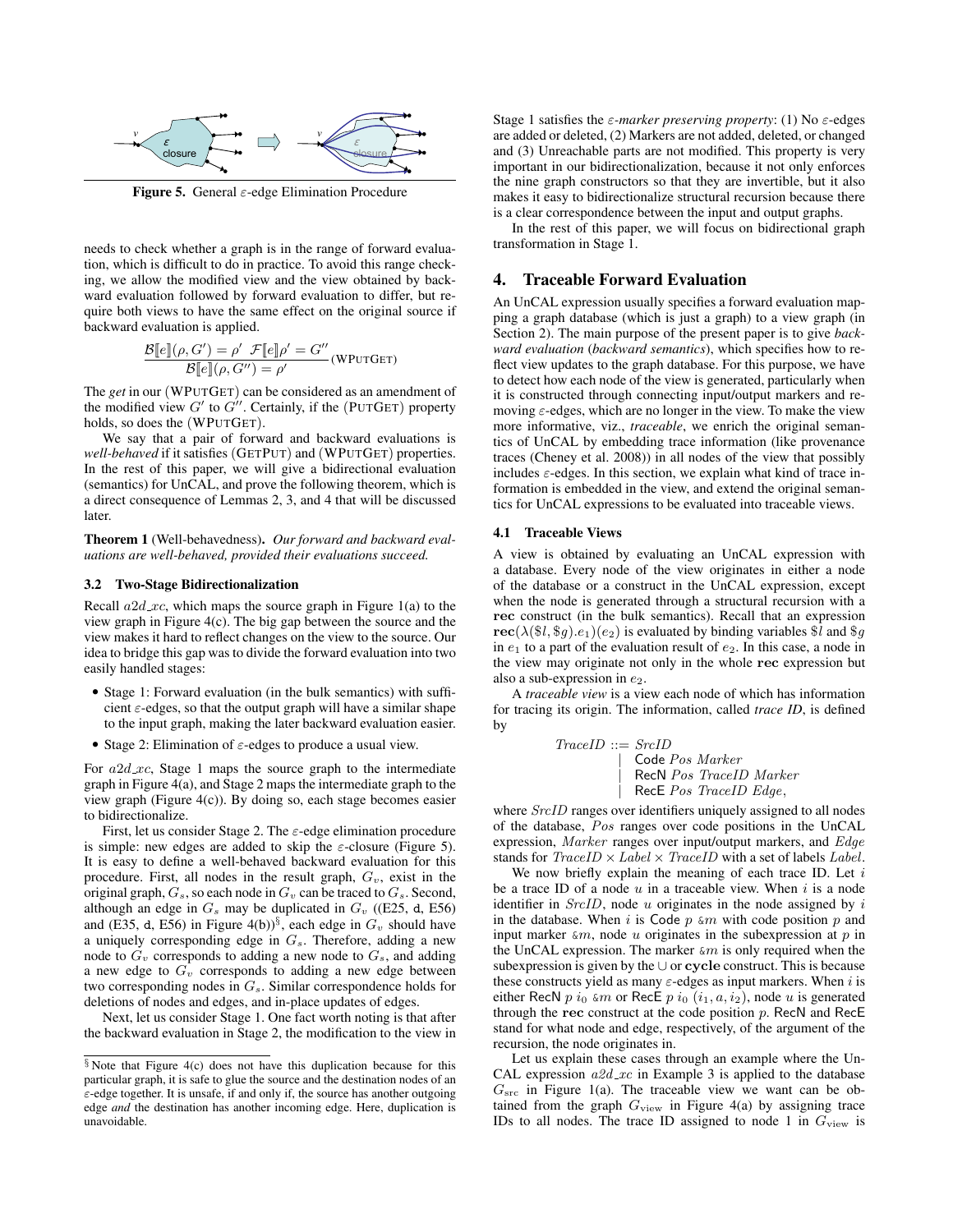(RecN 7 1 &) because the node originates in node 1 of *G*src in *SrcID*, which is used as a part of the argument of the **rec** construct at code position 7 in *a2d xc*. The trace ID assigned to node S12 in  $G_{\text{view}}$  is (RecE 7 (Code 2)  $(1, a, 2)$ ) because the node originates in the a-labeled edge from node 1 to 2 of  $G<sub>src</sub>$ in *Edge* through the graph constructor *{*d : *}* at code position 2 in the **rec** construct at 7 in *a2d xc*. When the argument of the **rec** construct is also a **rec** expression, RecN and RecE in the trace ID are nested like (RecN  $p$  (RecE  $p'$  ...) ...) and (RecE *p* (RecE *p 0 . . .* ) (RecN *. . . , a,* RecN *. . .* )).

A traceable view is denoted by a quadruple  $(V, E, I, O)$  just like an ordinary UnCAL graph. The only difference is that in traceable views, trace IDs are assigned to all nodes.

#### 4.2 Enriched Forward Semantics

Traceable views can be computed by a simple extension of the original forward semantics of UnCAL so that tracing information is recorded when a node is created. Let  $e^p$  denote an UnCAL subexpression *e* at code position *p*. We write  $\rho$ (\$*x*) for *G* when  $(\$x \mapsto G) \in \rho$ .  $\rho$  is naturally used as variable substitution in UnCAL expressions, e.g., *eρ* for an expression *e*. We inductively define the enriched forward semantics  $\mathcal{F}[\lbrack e^p \rbrack]$  for each UnCAL construct of *e*.

*Graph Constructor Expressions.* The semantics of graph constructor expressions is straightforward according to the construction in Figure 2. For instance, we have

$$
\mathcal{F}[\{\}^p]\rho = (\{\text{Code } p\}, \emptyset, \{(\alpha, \text{Code } p)\}, \emptyset),
$$

which creates a graph having a single node with the trace ID of Code *p* (indicating the node is constructed by the code at position *p*), no edges, an input node (the single node itself), and no output nodes. As another example, the semantics for the expression  $e_1 \cup e_2$ is defined below to unify two graphs by connecting their input nodes with matching markers using *ε*-edges:

$$
\mathcal{F}[(e_1 \cup e_2)^p] \rho = \mathcal{F}[e_1] \rho \cup^p \mathcal{F}[e_2] \rho,
$$

where *∪ p* is a union operator for two graphs concerning position *p* and is defined by

$$
G_1 \cup^p G_2 = (V \cup V_1 \cup V_2, E \cup E_1 \cup E_2, I, O_1 \cup O_2)
$$
  
where  $(V_1, E_1, I_1, O_1) = G_1$   
 $(V_2, E_2, I_2, O_2) = G_2$   
 $M = \text{inMarket}(G_1) = \text{inMarket}(G_2)$   
 $V = \{\text{Code } p \text{ } \text{km} \mid \text{ } \text{km} \in M\}$   
 $E = \{(\text{Code } p \text{ } \text{km}, \varepsilon, v) \mid (\text{km}, v) \in I_1 \cup I_2\}$   
 $I = \{(\varepsilon m, \text{Code } p \text{ } \text{km}) \mid \text{ } \text{km} \in M\}.$ 

We omit definitions for other constructor expressions.

*Variable.* A variable looks up its binding from environment *ρ*.

$$
\mathcal{F}[(\$v)^p] \rho = \rho(\$v)
$$

*Condition.* The forward semantics of a condition is defined as

$$
\mathcal{F}[\!\!][\textbf{if } l_1 = l_2 \textbf{ then } e_1 \textbf{ else } e_2)^p]\!\!]/\n\n= \begin{cases} \mathcal{F}[\!\!][e_1]\!\!]/ & \textbf{if } l_1 \rho = l_2 \rho \\ \mathcal{F}[\!\!][e_2]\!\!]/ & \textbf{otherwise.} \end{cases}
$$

It first evaluates the conditional expression  $l_1 = l_2$ , and with the result it evaluates either the **then** branch or the **else** branch.

*Structural Recursion.* The semantics of a structural recursion is given by *bulk semantics* as reviewed in Section 2.3, which can be formally defined by

$$
\begin{array}{l} \mathcal{F}\llbracket(\mathbf{rec}(\lambda(\$l, \$g).~e_{\rm b})(e_{\rm a}))^p\rrbracket \rho \\ = \mathsf{compose}^p_{\mathbf{rec}}(\mathsf{fwd}\_\mathbf{eachedge}(G_{\rm a},\rho,e_{\rm b}),G_{\rm a},M) \\ \text{where $M$ = inMarket}(e_{\rm b})\cup\mathsf{outMarket}(e_{\rm b})$\\ G_{\rm a} = \mathcal{F}\llbracket e_{\rm a}\rrbracket \rho, \end{array}
$$

where fwd\_eachedge and compose<sub>rec</sub> are defined in Figure 6. Intuitively, fwd eachedge evaluates the body expression *e*<sup>b</sup> at each edge *ζ* of the argument graph *G*<sup>a</sup> obtained by evaluating *e*<sup>a</sup> and returns the set of result graphs. Then, compose<sup>p</sup><sub>rec</sub> glues all the graphs together along the structure of *G*<sup>a</sup> concerning code position *p*. Note that subgraph $(G, \zeta)$  denotes the subgraph to which the edge  $\zeta$  is pointing in the graph  $G$ .

Example 6. We will now illustrate the semantics of **rec** through an example: the structural recursion *a2d xc*, which is defined with position information in Example 3, is applied to  $G_{src}$  in Figure 1(a), and the traceable view is a graph similar to  $G_{\text{view}}$  in Figure 4(a).

First,  $G_{\text{src}}$  is bound to a variable \$*db*. Then, fwd\_eachedge generates a set of pairs of an edge and a 'local result' for each edge in  $G_{\text{src}}$ . The local result is obtained by evaluating the body of **rec** under  $\rho = {\{\$db \mapsto G_{\text{src}}\}} \cup {\{\$l \mapsto L, \$g \mapsto G\}}$  with the label *L* of the edge and a subgraph *G* reachable from the edge. For example, as the local result for edge  $(3, a, 5)$  in  $G_{\text{src}}$ , edge (Code 2*,* d*,* Code 1) with input node Code 2 and output node Code 1 is generated because the subexpression  $\{d : \&^1\}^2$  is used due to  $l = a$ . The function compose<sub>rec</sub> glues all pairs of an edge and a local result after adding RecN or RecE to their nodes. For example, regarding a pair of edge  $\zeta = (3, \texttt{a}, 5)$ and its local result containing edge (Code 2*,* d*,* Code 1), the set *E*<sub>RecE</sub> contains edge (RecE 7 (Code 2)  $\zeta$ , d, RecE 7 (Code 1)  $\zeta$ ) where 7 is the code position of the concerned **rec**, while set *E*<sub>RecN</sub> contains edge (RecN 7 3  $\&$ ,  $\varepsilon$ , RecE 7 (Code 2)  $\zeta$ ) and (RecE 7 (Code 1)  $\zeta$ ,  $\varepsilon$ , RecN 7 5  $\zeta$ ) due to  $(\zeta, \text{Code } 2) \in I$ and (Code 1*,* &) *∈ O*. The former corresponds to the edge from S35 to E35 of *G*view and the latter corresponds to two edges from 3 to S35 and from E35 to 5 of *G*view. In this example,  $E_{\varepsilon}$  is an empty set since  $G_{\text{src}}$  has no  $\varepsilon$ -edges. The sets *I*RecN and *O*RecN of input and output nodes are obtained with  $I = \{(\alpha, 1)\}\$ and  $O = \emptyset$ , respectively, which are those of  $G_{\text{src}}$ . Hence,  $I_{\text{RecN}} = \{(\&\&\&\text{RecN} \quad 7 \quad 1 \quad \&\text{and} \quad O_{\text{RecN}} = \emptyset\}$  $because M = inMarket(e_b) ∪ outMarket(e_b) = {&}. Here,$ "." denotes Skolem function (Buneman et al. 2000) that satisfies  $(\&x.\&y).\&z = \&x.(\&y.\&z)$  (associativity) and  $\&.\&x = \&x.\&= \&x$ (left and right identity).

More concretely, if the source graph is  $s = \textcircled{1}$  $\blacktriangle$ فاجره '&%\$ !"# 2 , *a2d xc*(*s*) gives the graph

b

| RecN 7 1 & (                |                           |                           |
|-----------------------------|---------------------------|---------------------------|
| $\frac{\sqrt{2}}{\sqrt{2}}$ | RecE 7 (Code 6) (1, b, 2) | RecE 7 (Code 2) (1, a, 2) |
| $\frac{\sqrt{6}}{\sqrt{2}}$ | RecE 7 (Code 1) (1, a, 2) |                           |
| $\frac{\sqrt{2}}{\sqrt{2}}$ | RecE 7 (Code 1) (1, a, 2) |                           |

\nwhich is bisimilar to the graph  $\text{a}$ .

\nOutput

\nDescription:

# 5. Backward Evaluation of UnCAL

With traceable views and the *ε*-marker preserving property (Section 3) on the modification of such views, backward evaluation (in Stage 1) turns out to be simpler for two reasons.

*•* First, the graph constructors become invertible. For instance, if  $G = G_1 \cup G_2$ , *G* is modified to *G*<sup> $\prime$ </sup>, but the modification is *ε*-marker preserving; then, we can follow tracing information, *ε*-edges, and marker information to *uniquely* decompose  $G'$  to  $G'_1$  and  $G'_2$  such that  $G'_1 \cup G'_2 \equiv G'$  holds.<sup>¶</sup> We will write this

<sup>*¶*</sup>  $G_1$ ( $V_1$ , $E_1$ , $I_1$ , $O_1$ )  $\equiv G_2$ ( $V_2$ , $E_2$ , $I_2$ , $O_2$ ), the exact equivalence of two graphs, is defined by  $V_1 = V_2 \wedge E_1 = E_2 \wedge I_1 = I_2 \wedge O_1 = O_2$ .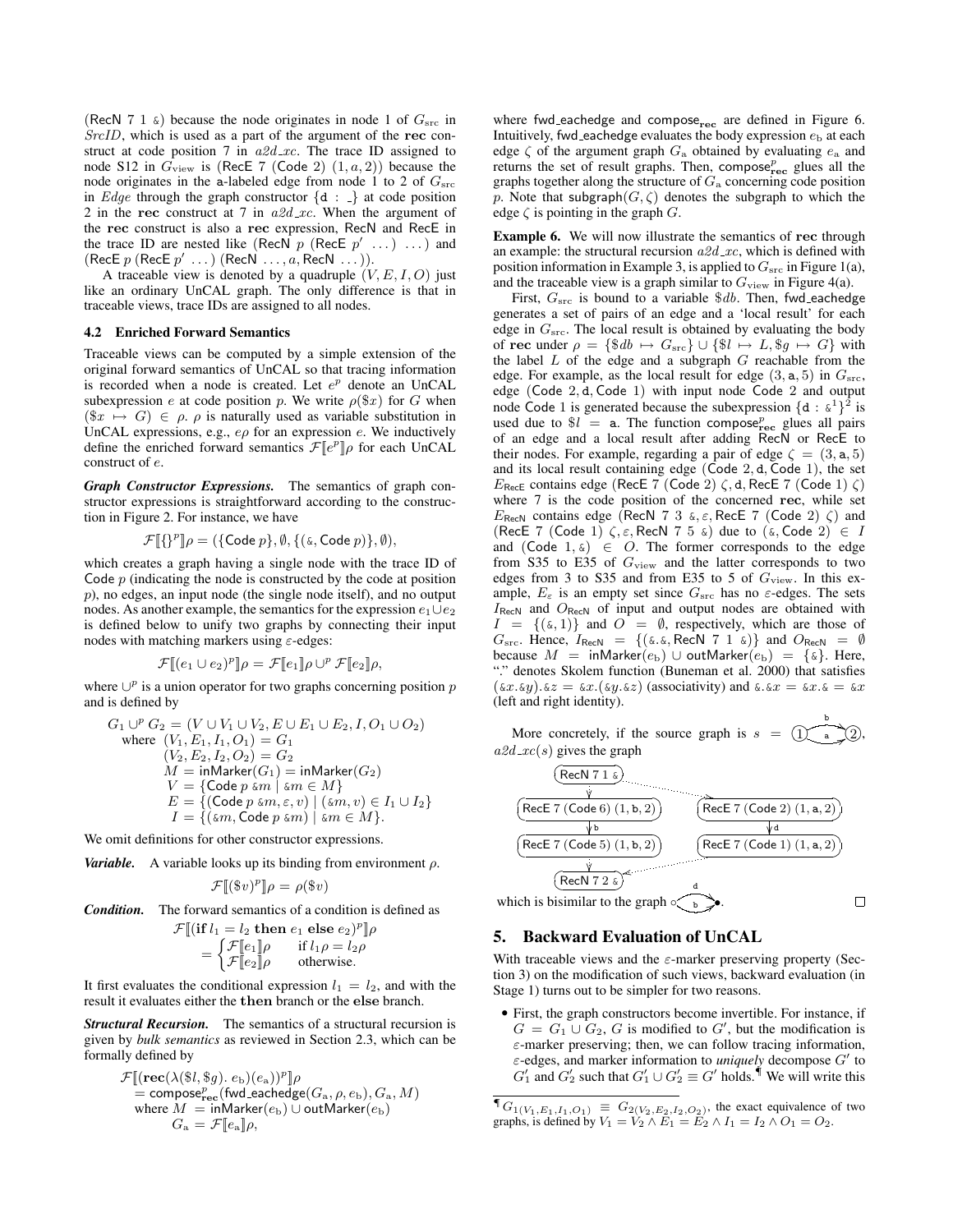$\textsf{fwd\_eachedge}(G_{(\_,E,\_,\_)},\rho,e) = \Big\{(\zeta,\mathcal{F}[\![e]\!] \rho_\zeta)\ \Big| \ \zeta \in E, \ \textsf{label}(\zeta) \neq \varepsilon, \ \rho_\zeta = \rho \cup \{\$\!|t \mapsto \textsf{label}(\zeta), \$\!g \mapsto \textsf{subgraph}(G,\zeta)\} \Big\}$  $\mathsf{change}_{\mathsf{rec}}^p(\mathcal{G}, (V, E, I, O), M) = (V_\mathsf{Rec} \cup V_\mathsf{RecN}, E_\mathsf{Rec} \cup E_\mathsf{RecN} \cup E_\varepsilon, I_\mathsf{RecN}, O_\mathsf{RecN})$  $W = V_{\text{Rec}} = \{ \text{Rec} \in p \, v \, \zeta \mid (\zeta, (V_{\zeta}, \_, \_, \_) ) \in \mathcal{G}, v \in V_{\zeta} \}$  $E_{\mathsf{RecE}} = \{(\mathsf{RecE} \ p \ u \ \zeta, l, \mathsf{RecE} \ p \ v \ \zeta) \mid (\zeta, (\_, E_{\zeta}, \_, \_) ) \in \mathcal{G}, (u, l, v) \in E_{\zeta}\}$  $V_{\text{RecN}} = \{ \text{RecN } p \text{ } v \text{ } \text{ } \text{ } m \mid v \in V, \text{ } \text{ } \text{ } m \in M \}$  $E_{\mathsf{RecN}} = \{(\mathsf{RecN} \ p \ v \ \mathsf{km}, \varepsilon, \mathsf{RecE} \ p \ u \ \zeta) \mid \mathsf{sm} \in M, (\zeta = (v, \_, \_) , (\_, \_, I_{\zeta}, \_) ) \in \mathcal{G}, (\mathsf{sm}, u) \in I_{\zeta}\}$  $\cup$  {(RecE  $p$   $u$   $\zeta$ ,  $\varepsilon$ , RecN  $p$   $v$   $\&$ m) |  $\&$ m  $\in$   $M$ ,  $(\zeta = (\_,\_,v),(\_,\_,\_,\_,O_{\zeta})) \in \mathcal{G}, (u, \& m) \in O_{\zeta}$  }  $E_{\varepsilon}$  = {(RecN *p v* &*m*,  $\varepsilon$ , RecN *p u* &*m*) | (*v*,  $\varepsilon$ ,  $u$ )  $\in E$ , &*m*  $\in M$ }  $I_{\text{RecN}} = \{ (\& n \cdot \& m, \text{RecN } p \cdot v \cdot \& m) \mid (\& n, v) \in I, \& m \in M \}$ *O*RecN = *{*(RecN *p v* &*m,* &*n.*&*m*) *|* (*v,* &*n*) *∈ O,* &*m ∈ M}*

Figure 6. Core of Forward Semantics of **rec** at Code Position *p*

decomposition as decomp<sub>*G*1∪*G*<sub>2</sub><sup>||</sup></sub>, and applying it to *G*<sup>*'*</sup> will give  $(G'_{1}, G'_{2})$ .

*•* Second, backward evaluation of a structural recursion **rec**(*e*) is reduced to that of its body *e* (followed by result gluing), because of the bulk semantics of structural recursion.

Backward evaluation greatly depends on what updates are allowed on the view. We allow the following three general updates on our edge-labeled graphs: (1) in-place updates as modification of edge labels, (2) deletion of edges, and (3) insertion of edges or a subgraph rooted at a node. And we accept a sequence of these updates on the view and reflect them to the source. In the rest of this section, we shall explain the respective backward evaluation for these updates on views.

#### 5.1 Reflection of In-place Updates

In this section, we formally define backward semantics for UnCAL, where only in-place updates are considered.

Recall that backward semantics  $\mathcal{B}[[e]](\rho, G')$  is used to compute a new environment from the original input environment *ρ* and the modified view  $G'$ . Like forward semantics, backward semantics can be defined inductively over the construction of expression.

#### 5.1.1 Backward Evaluation of Simple Expressions

*Graph Constructor Expressions.* Since each constructor is revertible and is associated with a decomposition function, we can decompose the views of constructor expressions so as to define the backward semantics *inductively*. For example, we have

$$
\mathcal{B}[\![ (e_1 \cup e_2)^p ]\!] (\rho, G') = \mathcal{B}[\![ e_1 ]\!] (\rho, G'_1) \uplus_{\rho} \mathcal{B}[\![ e_2 ]\!] (\rho, G'_2)
$$
  
where 
$$
\begin{array}{ll} G_1 &= \mathcal{F}[\![ e_1 ]\!] \rho \\ G_2 &= \mathcal{F}[\![ e_2 ]\!] \rho \\ (G'_1, G'_2) = \mathrm{decomp}_{G_1 \cup G_2}(G') \end{array}
$$

Unlike Foster et al. (2005), we have variable binding, and therefore multiple environments produced by backward evaluation of the operands are merged by  $\forall \rho$  defined below, using an approach similar to that in Liu et al. (2007), which deals with variable bindings.

$$
(\rho_1 \uplus_{\rho} \rho_2)
$$
\n
$$
= \begin{cases} (\$v \mapsto mg(G, G_1, G_2) \mid (\$v \mapsto G_1) \in \rho_1, \\ (\$v \mapsto G) \in \rho, \\ (\$v \mapsto G_2) \in \rho_2 \end{cases}
$$
\nwhere  $mg(G, G_1, G_2) = \begin{cases} (\$v \mapsto G_1) \in \rho_1, \\ (\$v \mapsto G_2) \in \rho_2 \\ G_2 \text{ if } G_1 = G \\ \text{FAIL} \text{ otherwise} \end{cases}$ 

 $\forall p$  unifies each binding by mg. If only the binding on the left hand side is modified  $(G_2 = G)$ , or both are consistently updated  $(G_1 = G_2)$ , then the binding on the left is adopted, and vice versa. If both are updated to different values, it fails, leading to the failure of the entire backward evaluation. Label variable bindings are treated similarly.

We have omited the definitions for other constructor expressions, which can be defined similarly.

*Variable.* A variable simply updates its binding as

$$
\mathcal{B}[\mathcal{V}](\rho, G') = \rho[\mathcal{V} \leftarrow G'].
$$

Here,  $\rho$ [ $\&v \leftarrow G'$ ] is an abbreviation for  $(\rho \setminus {\&v \mapsto \_}) \cup {\&v \mapsto \_}$ *G 0 }*.

*Condition.* The backward evaluation of a condition is defined by

$$
\mathcal{B}[\text{if } l_1 = l_2 \text{ then } e_1 \text{ else } e_2] (\rho, G')
$$
\n
$$
= \begin{cases}\n\rho'_1 & \text{if } l_1 \rho = l_2 \rho \land l_1 \rho'_1 = l_2 \rho'_1 \\
\rho'_2 & \text{if } l_1 \rho \neq l_2 \rho \land l_1 \rho'_2 \neq l_2 \rho'_2 \\
\text{FAIL} & \text{otherwise} \\
\text{where } \rho'_1 = \mathcal{B}[\![e_1]\!](\rho, G') \\
\rho'_2 = \mathcal{B}[\![e_2]\!](\rho, G'),\n\end{cases}
$$

which is reduced to the backward evaluation of  $e_1$  if  $l_1 = l_2$ holds, and to the backward evaluation of  $e_2$  otherwise. To guarantee well-behavedness, we ensure that  $l_1 = l_2$  does not change after backward evaluation.

#### 5.1.2 Backward Evaluation of Structural Recursion

Due to the traceable bulk forward evaluation of structural recursion **rec** and the *ε*-marker preserving property that retains similarity in shape between input and output graphs, backward semantics can easily be defined as

$$
\mathcal{B}[\mathbf{rec}(\lambda(\$l, \$g), e_b)(e_a)][(\rho, G')]
$$
  
= merge( $\rho, e_a, E_a$ ,  
bwd-eachedge( $G_a, \rho, e_b$ , decomp<sub>rec</sub>(G', E\_a)))  
where  $G_a = (\_, E_a, \_, \_) = \mathcal{F}[e_a]\rho$ 

This definition is easy to understand if we note duality with the definition of its forward semantics. Backward semantics first decomposes through decomp $_{\text{rec}}$  the modified result graph  $G'$  into pieces of graphs, which is intuitively an inverse operation of compose**rec**. For every non- $\varepsilon$  edge  $\zeta \in E_a$  in the source argument graph, the decomposition extracts (possibly modified) subpart  $G'_{\zeta}$  of  $G'$ , which originates at the result  $G_\zeta$  of the forward computation on the edge. Then, in bwd eachedge, we carry out backward computation of the body expression  $e<sub>b</sub>$  on each edge and compute the updated environment  $\rho'_{\zeta}$ . Finally, these environments are merged into the updated environment  $\rho'$  of the whole expression. The merge function does two pieces of work. First, by combining the information  $\rho'_{\zeta}(\$l)$  and  $\rho'_{\zeta}$ (\$*g*) from the updated environments (and *ε*-edges existing in the edges *E*<sup>a</sup> of the source argument graph), it computes the modified argument graph  $G'_{a}$ . Then, we inductively carry out backward

<sup>&</sup>lt;sup>*k*</sup> It would be more precise to write it as decomp<sub>*G*1</sub>*,∪,G*<sub>2</sub> in that the decomposition depends on three arguments.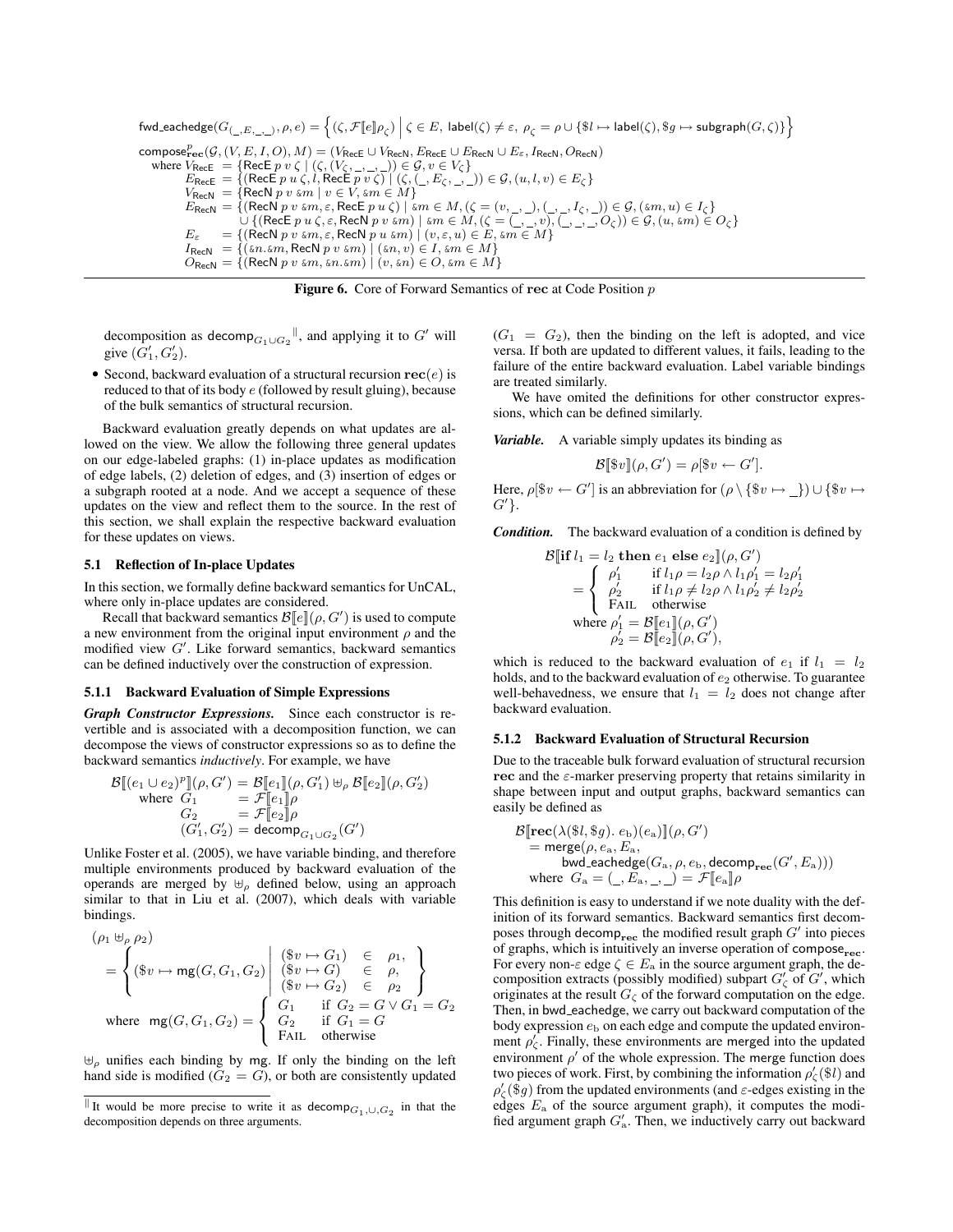$$
\begin{split} \text{decomp}_{\text{rec}}((V',E',I',O'),E_{\text{a}}) = \begin{cases} & \left| \begin{array}{c} \zeta \in E_{\text{a}},\text{label}(\zeta) \neq \varepsilon, \\ V'_{\zeta} = \{w \mid (\text{RecE } p \ w \ \zeta) \in V' \}, \\ E'_{\zeta} = \{(w_1,l,\ w_2) \mid (\text{RecE } p \ w \ \zeta, l,\text{RecE } p \ w_2 \ \zeta) \in E' \}, \\ V'_{\zeta} = \{(w_1,l,\ w_2) \mid (\text{RecE } p \ w \ \zeta, l,\text{RecE } p \ w \ \zeta) \in E' \}, \\ V'_{\zeta} = \{(w_1,w) \mid (\text{RecE } p \ w \ \zeta, \varepsilon, \text{RecE } p \ w \ \zeta) \in E' \}, \end{array} \end{cases} \end{cases} \\ \text{bwd\_eachedge}(G,\rho,e,\mathcal{G}') = \begin{cases} & (\zeta,\mathcal{B}\llbracket e \rrbracket(\rho_{\zeta},G'_{\zeta})) \mid (\zeta,G'_{\zeta}) \in \mathcal{G}', \ \rho_{\zeta} = \rho \cup \{\$\!\mathbb{S}\!\mathbb{I} \mapsto \text{label}(\zeta),\$\!\mathbb{S}\!\mathbb{g} \mapsto \text{subgraph}(G,\zeta)\} \end{cases} \\ & \text{where } G'_{\text{a}} = \begin{pmatrix} \bigcup V''_{\zeta},E_{\text{PPS}} \cup \bigcup E''_{\zeta}, I_{\text{a}}, O_{\text{a}} \big) \\ (u,\varepsilon,v) \mid (u,\varepsilon,v) \in E_{\text{a}} \end{pmatrix} \\ & \qquad \qquad E_{\text{PPS}} = \{(u,\varepsilon,v) \mid (u,\varepsilon,v) \in E_{\text{a}} \} \\ (V''_{\zeta},E''_{\zeta}) = \begin{pmatrix} \bigvee U'_{\zeta} \cup \{v_{\zeta},\psi\} \in E \} \\ V'_{\zeta} \cup \{v_{\zeta},\psi\} \in E \end{pmatrix} \end{cases} \text{ for each } (\zeta,\rho_{\zeta}') \in \mathcal{R}, \text{ letting } (u,\_,\_) = \zeta \text{ and } (V'_{\zeta},E'_{\zeta},I'_{\zeta},O'
$$



evaluation on the argument expression *e*<sup>a</sup> to obtain another updated environment  $\rho'_{a}$ . This  $\rho'_{a}$  and all  $\rho'_{\zeta}$ s are merged into  $\rho'$ .

Let us explain in more detail the definition of decomp<sub>rec</sub>, which is the key point of the backward evaluation.

The function first extracts from result graph  $G'$  nodes  $V'_{\zeta}$ and edges  $E'_{\zeta}$  that belong to each edge  $\zeta$  by matching trace ID RecE  $p - \zeta$ . Note that if there are nodes that have been freshly inserted into the view, we also require these nodes to have this structure, so that these nodes are also passed to the backward evaluation of the recursion body. Input and output nodes with marker &*m* are recovered by selecting those pointed from/to "hub" nodes having structure RecN  $\Box$   $\&m$ . Top-level constructors of trace ID are erased so that we can inductively compute the backward image from the body expression.

Example 7. Recall the simple example in Example 3 where the b

source is  $s = \widehat{1 \cup a} \widehat{2}$ , and  $a2d$  *xc*(*s*) gives the graph *G*. If the graph *G* is undated to the graph  $G$  is modified to  $G'$  where the edge label b is updated to **X**, then  $\mathcal{B}[[a2d_xx]]$  ({\$*db*  $\mapsto s$ }, *G'*) returns binding {\$*db*  $\mapsto s'$ }

where  $s' = \textcircled{1}$  $\frac{\lambda}{\lambda}$  (2). Therefore, the in-place update of the graph is reflected to the source. change on the view graph is reflected to the source.

Lemma 2 (Well-behavedness for In-place Updates). *If output graphs are modified by in-place updates on edges, then for any expression e, the two evaluations*  $\mathcal{F}[[e]]$  *and*  $\mathcal{B}[[e]]$  (*-, -) form a well-behaved bidirectional transformation, if they succeed.*

*Proof.* This statement can be proved by induction on the structure of *e*. For the base case where *e* is a variable, it clearly holds. Considering the inductive case, (1) if *e* is a constructor expression, it holds because each constructor is revertible within our context, (2) if *e* is a condition, its backward evaluation is reduced to that on either its true branch or its false branch, so the statement holds by induction, and (3) if *e* is a structural recursion, by bulk semantics, its backward computation is reduced to its body expression, so the statement holds by induction.  $\Box$ 

#### 5.2 Reflection of Deletion

Deletion in a view is reflected as deletion of the corresponding part in the source by using trace IDs. Suppose we want to delete the edge labeled d in the view of Example 7. Since both endpoints of the edge have trace IDs of the form RecE  $7 - (1, a, 2)$ , we can see that the selected edge has been generated due to the existence of the source edge  $(1, a, 2)$ , which is the "corresponding part" to be deleted in the source.

In general, for a labeled edge  $\zeta = (u, l, v)$  with  $l \neq \varepsilon$ , its corresponding edge corr $(\zeta)$  is defined as:

$$
corr((u, l, v)) = (u, l, v)
$$
if  $u, v \in SrcID$   
\n
$$
corr((\text{RecE } p u \zeta', l, \text{RecE } p v \zeta'))
$$
  
\n
$$
= \begin{cases} corr((u, l, v)) & \text{if} corr((u, l, v)) \neq \text{FAIL} \\ corr(\zeta') & \text{if} corr((u, l, v)) = \text{FAIL} \\ corr(\zeta) & = \text{FAIL} \end{cases}
$$

Here, FAIL means failure on finding the corresponding edge. The first case means that if the edge  $\zeta$  is a copy of an edge in the source, then *ζ* itself is the corresponding edge. The second and the third cases are for when  $\zeta$  is a result of some structural recursion. According to the forward semantics of **rec** in Figure 6, the non-*ε* edge  $\zeta$  must have the form (RecE  $p u \zeta'$ , *l*, RecE  $p v \zeta'$ ) for some  $p, u, v$ , and another non- $\varepsilon$  edge  $\zeta'$ . This means that  $\zeta$  consists of an edge (*u, l, v*) originating from an evaluation of a recursion-body at  $\zeta'$ . Hence, for this case, we first recursively trace the corresponding source of  $(u, l, v)$ , and if this fails, then try that of  $\zeta'$ . In other cases, corr fails to find the corresponding source, because it must be the case that *u* has a trace ID of the form Code , meaning that the edge is not derived from the source but from an UnCAL expression.

Let \$*db* be the source graph,  $G_{\text{view}}$  be the view produced by *F*[[*e*]]*ρ* from a forward computation of expression *e* with environment  $\rho$ , and  $G'_{\text{view}}$  be a graph from  $G_{\text{view}}$  with a set of edges  $D_{\text{out}} = \{\zeta_1, \ldots, \zeta_n\}$  removed. Our backward evaluation  $\mathcal{B}[\![e]\!](\rho, G'_{\text{view}})$  consists of the following three steps.

1. Compute the set of source edges

 $D_{\text{in}} = \{ \text{corr}(\zeta_i) \mid \zeta_i \text{ is not an } \varepsilon \text{-edge} \}.$ 

2. If FAIL  $\in$   $D_{\text{in}}$ , backward evaluation fails. If it is obtained successfully without failure, compute

$$
G'_{\rm src} = \rho(\$db) - D_{\rm in},
$$

where  $G - E$  denotes removal of the edges in the set  $E$  from graph *G*.

3. Return  $\rho' = \rho[\$db \leftarrow G'_{\rm src}]$  as the result if  $\mathcal{F}[\![e]\!] \rho' = G'_{\rm view}$ , and fail otherwise.

Lemma 3 (Well-behavedness for Deletion). *If output graphs are modified by edge deletion, then for any expression e, the two evaluations F*[[*e*]] *and B*[[*e*]]( *,* ) *form a well-behaved bidirectional transformation, if they succeed.*

*Proof.* The (GETPUT) property is clear because of the fact that  $D_{\text{in}} = \emptyset$  if  $D_{\text{out}} = \emptyset$ . For the (WPUTGET) property, it holds because the third step actually does this check. $\Box$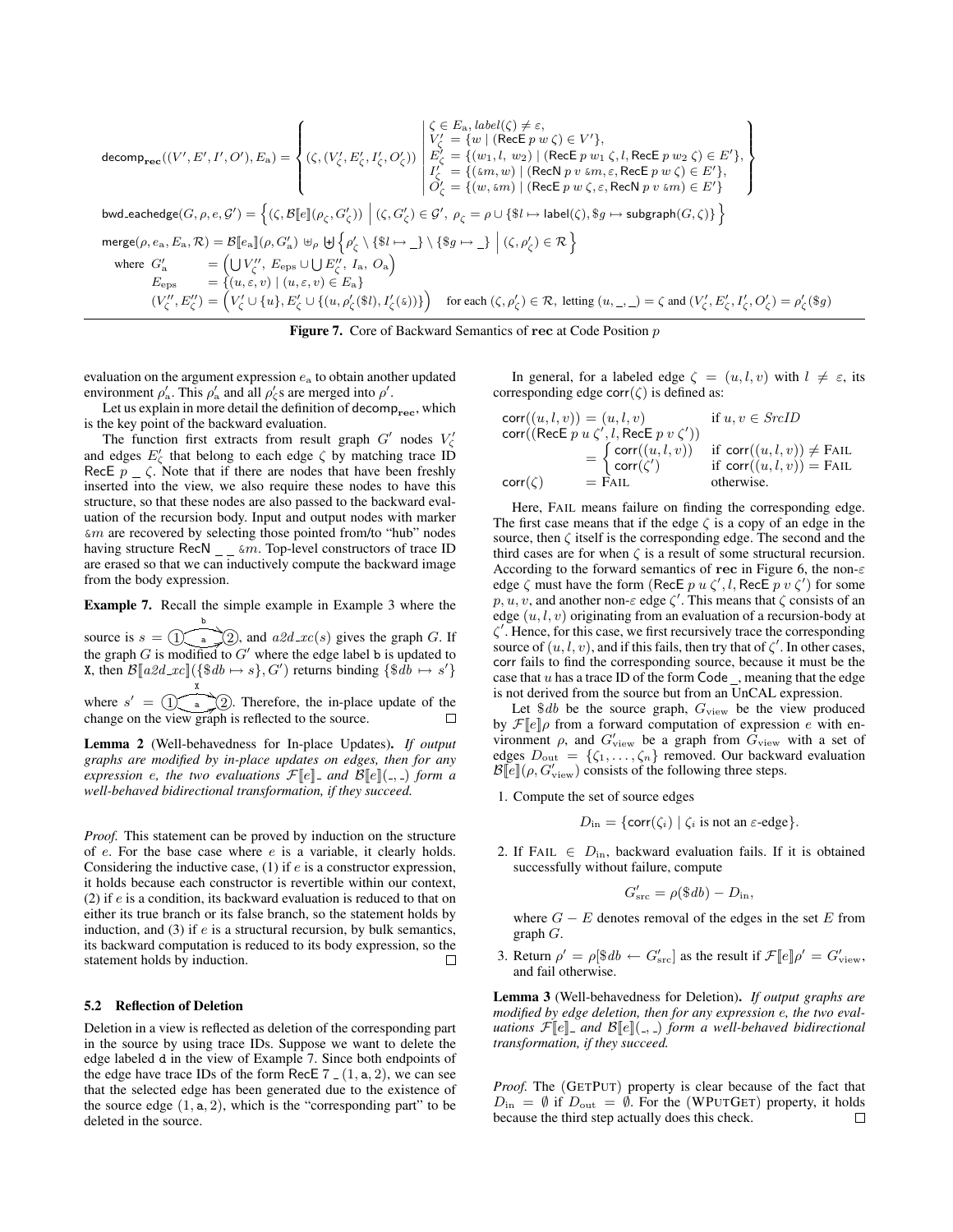# 5.3 Reflection of Insertion

Reflection of insertion is much more complicated than that of inplace-updating and deletion. This is because there are no corresponding edges in the source for the freshly inserted edges in the view, which requires us not only to *create* new information but also to add it to a proper location in the source graph.

Our idea was to use the Universal Resolving Algorithm (URA) (Abramov and Glück 2002), a powerful method of inversion computation, to derive a right inverse of the forward evaluation, and use the distributive property of structural recursion

$$
\mathbf{rec}(e)(\$g_1 \cup \$g_2) = \mathbf{rec}(e)(\$g_1) \cup \mathbf{rec}(e)(\$g_2)
$$

to properly reflect insertion to the source.

In this section, we shall give our algorithm for this reflection, before we highlight how URA can be used to derive the right inverse.

#### 5.3.1 Insertion Reflection with Right Inverse

We assume the monotonicity of insertion in that an insertion on the view is translated to an insertion on the source rather than other updating operations. The monotonicity comes from the absence of isEmpty (Buneman et al. 2000) in our core UnCAL. We only consider insertion on the view graph produced by forward computation of a variable expression or a structural recursion. For the case of a variable, this reflection is done in the same way as in Section 5.1.1. Insertion for structural recursion, the basic computation unit in Un-CAL, needs to be carefully designed. In the following, we will focus on structural recursion, omitting other cases for simplicity.

Before giving our reflection algorithm, we should clarify the meaning of right inverse. In general, a function *h* is said to be a right inverse of *f* if for any *x* in the range of *f*,  $f(h(x)) = x$  holds. Within our context, for an expression *e* and a graph  $G, \mathcal{F}^{\circ}[[e]](G)$ is said to be a right inverse computation if it returns  $\rho'$  such that  $\mathcal{F}[\![e]\!] \rho' = G.$ 

Now, we will return to our reflection algorithm. Let  $G_{\text{src}}$  be the source graph,  $G_{\text{view}} = \mathcal{F}[\text{rec}(e)(\$db)]\rho$ , where  $\rho = \{\$db \mapsto \rho\}$  $G<sub>src</sub>$ }, and  $G'_{view}$  be a graph from  $G$  with new edges inserted. Notice that it is sufficient to consider \$*db* as the argument of **rec**, because \$*db* can be bound to other expression. Our backward evaluation  $\mathcal{B}[\mathbf{rec}(e)(\$db)](\rho, G'_{\text{view}})$  returns  $\rho$  as the result if there are no new edges inserted in *G*view; otherwise, it does the following:

1. Extract the inserted subgraph  $G'$  from  $G'_{\text{view}}$  such that

$$
G'_{\text{view}} = G_{\text{view}} \cup G'.
$$

2. Compute with right inverse computation:

$$
\rho_1' = \mathcal{F}^{\circ}[\mathbf{rec}(e)(\$db)][(G').
$$

3. Return  $\rho'_2 = \{\$db \mapsto G_{\rm src} \cup \rho'_1(\$db)\}\$ as the result.

The first step of extraction is possible provided that insertion happens at the root node*∗∗*. The second step of right inverse computation will be explained in Section 5.3.3. The last step is to update the binding of \$*db* and return this environment as our result. The following lemma shows the correctness of the algorithm.

Lemma 4 (Well-behavedness for Insertion). *If output graphs are modified by edge insertion, then for a structural recursion of the form* **rec**(*e*)(\$*db*) *where e contains no free variables, then two evaluations*  $\mathcal{F}[\![e]\!]$  *and*  $\mathcal{B}[\![e]\!](\_,\_)$  *form a well-behaved bidirectional transformation, if they succeed.*

*Proof.* First, the (GETPUT) property clearly holds because  $\rho$  is returned when no insertions occur. Next, we prove the (WPUTGET) property by using the following calculation.

$$
\mathcal{F}[\mathbf{rec}(e)(\$db)]\rho_2'
$$
\n
$$
= \{ partial application \}
$$
\n
$$
\mathcal{F}[\mathbf{rec}(e)(\rho_2'(\$db))] \rho_2'
$$
\n
$$
= \{ def. of \rho_2' \}
$$
\n
$$
\mathcal{F}[\mathbf{rec}(e)(G_{src} \cup \rho_1'(\$db))] \rho_2'
$$
\n
$$
= \{ structural recursion property \}
$$
\n
$$
\mathcal{F}[\mathbf{rec}(e)(G_{src}) \cup \mathbf{rec}(e)(\rho_1'(\$db))] \rho_2'
$$
\n
$$
= \{ forward evaluation \}
$$
\n
$$
\mathcal{F}[\mathbf{rec}(e)(G_{src})] \rho_2' \cup \mathcal{F}[\mathbf{rec}(e)(\rho_1'(\$db))] \rho_2'
$$
\n
$$
= \{ e does not contain free variable \}
$$
\n
$$
G_{view} \cup \mathcal{F}[\mathbf{rec}(e)(\$db)] \rho_1'
$$
\n
$$
= \{ right inversion \}
$$

It is worth noting that we have simplified our discussion in both the above algorithm and lemma by making it a requirement that *e* in  $\text{rec}(e)(\$db)$  does not contain any free variables. With this requirement, our forward and backward evaluation satisfies the stronger (PUTGET) property. In fact, it is acceptable to relax this condition by allowing *e* to contain other free variables and the initial  $\rho$  contains binding of other variables. Then, right inversion will produce  $\rho'_1$  that will be used to update all variable bindings in addition to  $\$db$ . In this case,  $\mathcal{F}[\mathbf{rec}(e)(G_{\text{src}})]\rho'_1$  may produce a graph that is different from the original view  $G_{\text{view}}$ . In any case, this different graph will not have an additional effect on the source when we apply backward evaluation to this new graph. Therefore, (WPUTGET) always holds.

With this idea, we shall propose an algorithm in which (PUTGET) property is satisfied without any additional requirements. The idea is to utilize the Trace ID information, as will be discussed later.

#### 5.3.2 Improving Insertion Reflection

The method above satisfies the (PUTGET) property only if the variables of *e* are disjoint from the variables bound in the initial environment *ρ*. However, in general, since a transformation may have multiple variable references, more effort is required to achieve the (PUTGET) property. We tackle the problem by first locating where we insert a graph by using trace IDs, and then applying the URA algorithm (to be described later) to find what graph should be inserted.

Consider the transformation *a2d xc* and the view in Example 6. Suppose we want to insert a graph *G*vins rooted at the view node  $v = \text{RecN } 7 \ 2 \ \text{\&}$ . Where should some graph be inserted into the source to reflect this insertion? The answer is that we *must* insert a graph rooted at the source node 2 because there would be no edge from *v* in the view unless there were an edge from 2 in the source according to the bulk semantics of structural recursion. Now, our next task is to find what graph should be inserted under the source node 2. That is, we hope to find  $G_{\text{sins}}$  such that the following holds.



*<sup>∗∗</sup>* Insertions to non-root positions are possible due to bulk semantics that allows similar treatment for every node.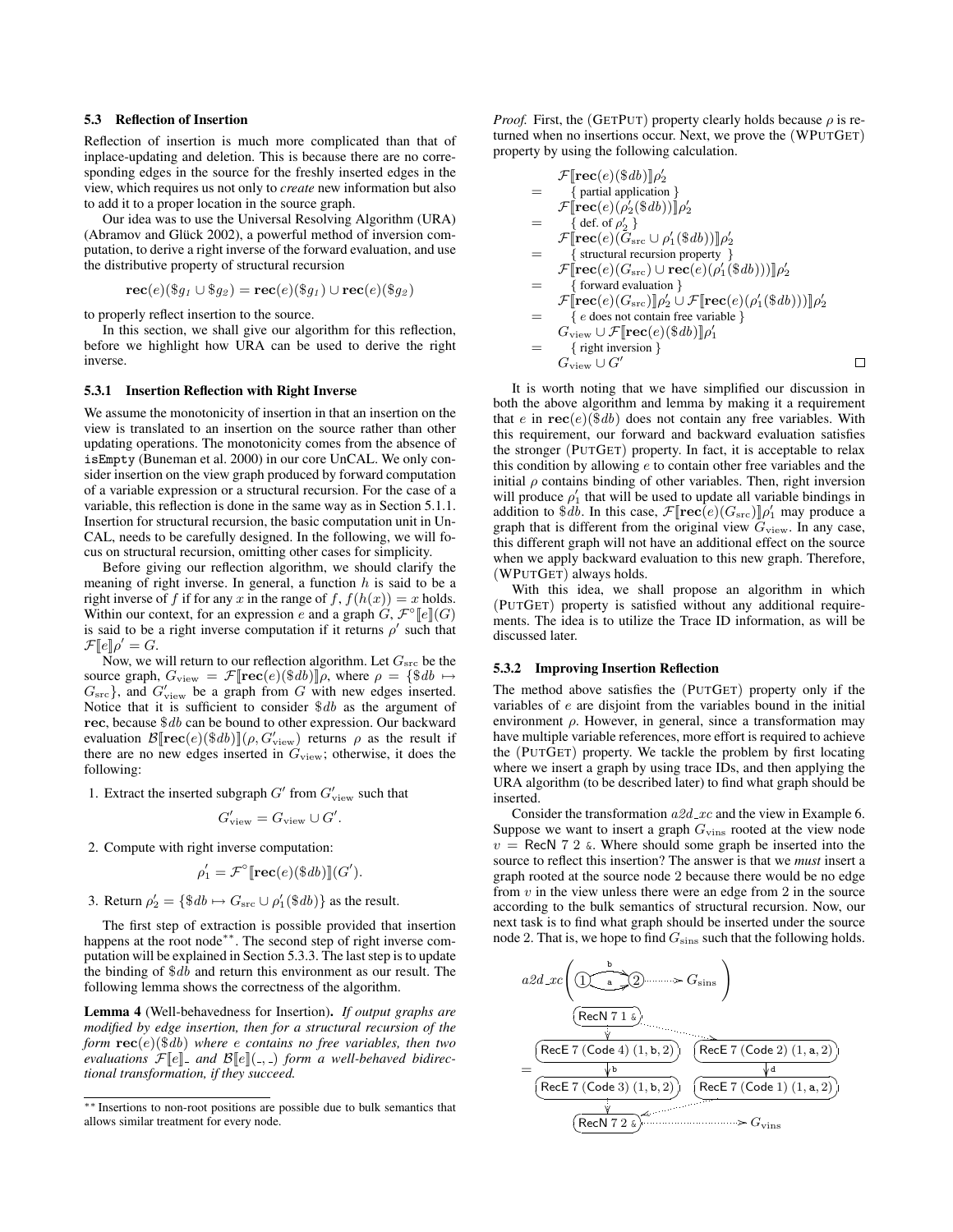$$
\begin{array}{lll} \mathsf{tr}(SrcID) & = SrcID & \mathsf{tr}(\mathsf{RecN\_tid } \_) = \mathsf{tr}(tid) \\ \mathsf{tr}(\mathsf{Code } \_\_) & = \mathsf{FAIL} & \mathsf{tr}(\mathsf{RecE } \_\_tid \_) = \mathsf{tr}(tid) \end{array}
$$

## Figure 8. Tracing Node ID

URA can help us to find such  $G_{\rm sins}$  for  $G_{\rm vins}$ . For example, if  $G_{\text{vins}}$  is {b : {}}, then URA returns  $G_{\text{sins}} = \{b : \{\} \}.$  If *G*vins is *{*d : *{}}*, then URA returns one of the possibilities,  $G_{\text{sins}} = \{a : \{\}\}\$  or  $G_{\text{sins}} = \{d : \{\}\}\$ , depending on the search method used in URA. According to the soundness and the completeness of URA, the reflection by URA is always correct in the sense that (PUTGET) holds, and moreover URA always returns a  $G_{\text{sins}}$  if such  $G_{\text{sins}}$  exists. Of these, soundness is the key to insertion reflection satisfying (PUTGET) for general UnCAL transformations.

In summary, our insertion-reflection algorithm is as follows.

- 1. Let *v* be a node under which we want to insert a graph  $G_{\text{vins}}$ .
- 2. By using the tr function in Figure 8, we find the source node  $u = \text{tr}(v)$  under which we insert a graph to reflect the insertion.
- 3. Let  $G'_{\text{view}}$  be a graph obtained from the view by adding  $\varepsilon$ -edge from  $v$  to  $G_{\text{vins}}$ .
- 4. We find a graph  $G_{\text{sins}}$  connected from *u* by an  $\varepsilon$ -edge, by applying URA for  $G'_{\text{view}}$ .
- 5. We return a graph  $G'_{\text{src}}$  obtained from the source by adding an *ε*-edge from *u* to *G*sins.

The soundness of the insertion-reflection algorithm is directly derived from the soundness of URA.

Lemma 5 (Soundness of Insertion). *Our insertion-reflection algorithm satisfies* (PUTGET)*.*

Note that we use URA for  $G'_{\text{view}}$  instead of  $G_{\text{vins}}$ . Thus, URA rejects any insertion of *G*sins that violates (PUTGET).

In addition, our insertion-reflection algorithm is *complete* in the sense that, if there exist some source insertions to reflect the view insertion under some conditions, the algorithm will find one of them.

Lemma 6 (Completeness of Insertion). *Let v be a node such that*  $tr(v) \neq$  FAIL*. For any source graph G, we can insert any graph into its view if there exists a source insertion that reflects the view insertion and v still occurs in the view of the insertion-reflected source.*

Recall that we only consider insertion on the view graph produced by forward computation of a variable expression or a structural recursion, which is expressed by  $tr(v) \neq FAIL$ . This lemma can be proved using the property of trace IDs stating that, to insert a graph rooted at view node *v*, we must insert a graph rooted at source node  $tr(v)$ . By induction on the trace ID of *v*, we can show that, if there is an edge from  $v$ , it must be the case that there is an edge from  $tr(v)$ , which is implied by the property of trace IDs. Note that *G*vins has no edge to the original view. However, this is not a restriction since if there is a crossing edge pointing to a subgraph of the original view, we can duplicate the subgraph and integrate it to *G*vins so that the edge can be eliminated.

#### 5.3.3 Right Inverse Computation by URA

Recall that the right inverse computation of an expression *e* is to take a graph  $G_{\text{view}}$  and return a  $\rho$  such that  $\mathcal{F}[\![e]\!] \rho = G_{\text{view}}$ . We adopt the *universal resolving algorithm* (URA) (Abramov and Glück 2002), a powerful and general inversion mechanism, to compute *ρ*. The basic idea behind URA is to search on a *perfect process tree* (Glück and Klimov 1993), which represents all possible computations of an expression, and to find a computation path that produced the result.

Our right inverse computation consists of three steps.

- 1. It lazily enumerates possible evaluation paths by symbolic computation called *needed narrowing* (Antoy et al. 1994)*††* .
- 2. From the generated evaluation paths, it constructs a table of input/output pairs of computations.
- 3. If there is a pair in the table whose output is  $G_{\text{view}}$ , it generates a substitution (environment) from the path and returns it as the result.

**Example 8.** As a simple example, let us see how we find  $\rho$  such that

$$
\mathcal{F}[a2d_xc(\$x)]\rho = G_{\text{view}}
$$

where  $G_{\text{view}} = \{d : \{\}\}\$ . We search  $\rho$  by symbolic evaluation of  $a2d_xc$ (\\$x). To evaluate  $a2d_xc$ (\\$x), we unfold \\$x and recursively evaluate *a2d xc*, i.e., a structural recursion. There are many ways to instantiate \$*x* such as

$$
x \mapsto \{\}, \& x \mapsto \{\$\mathit{l}_1 : \$x_1\}, \$x \mapsto \{\$\mathit{l}_1 : \$x_1, \$\mathit{l}_2 : \$x_2\}.
$$

If we choose  $x \mapsto \{\}$ , the computation finishes, yielding a table consisting of an input/output pair (*{}, {}*). Since this table does not contain a pair whose output is *G*view, we continue searching. Assume that we choose  $x \mapsto \{x_1 : x_2\}$ . Then  $a2d_xc(x)$  is unfolded to (**if**  $\mathcal{L}_1 = \mathbf{a}$  **then**  $\{ \mathbf{d} : \mathcal{L} \}$  **else** (**if**  $\mathcal{L}_1 = \mathbf{c}$  **then**  $\{ \varepsilon :$  $\{\$\}$  **else**  $\{\$\}$ <sub>1</sub> :  $\{\}\)$ ) @  $a2d$ \_xc( $\$\$ x<sub>1</sub>). As evaluation gets stuck here because of a free variable  $\$_{l_1}$  in the **if** condition, we find a suitable  $$l_1$  to resume the evaluation. If we choose  $$l_1 \rightarrow \mathbf{a}$ , then the expression is reduced to  $\{d : \&\}$  @  $a2d$ <sub>*xc*</sub>( $\&x_1$ ) and input/output pair  $({a : \{}, \{a : \{}\}, \{d : \{\}})$  is obtained by choosing  $x_1 \mapsto \{},$  Since  $G_{\text{view}} = \{d : \{\}\}\$ , we gather all bindings along this computation and return the following environment as the result.

$$
\{\$\boldsymbol{x} \mapsto \{\mathtt{a} : \{\}\}\}\
$$

Figure 9 shows part of a perfect process tree in our right-inverse computation: the left is the tree and the right is a table of a pair of input/output graph templates (it is more general than a pair of input/output graph instances, as we discussed above). Note this tree is a variant of SLD-resolution trees (Glück and Sørensen 1994). П

To use URA effectively for our right inverse computation of UnCAL, we define a *small-step semantics* for UnCAL such that a perfect process tree can be constructed though these small steps. The only non-standard feature of this semantics is that we use memoization to avoid infinite loops probably caused by cycles in the source graph (See Appendix of (Hidaka et al. 2010) for details). In addition, we provide a Dijkstra-searching strategy to enumerate all the possible evaluation paths so that a solution can always be found if one exists. The two heuristics we use to design the cost function are:

- *•* We use a (weighted) size of graphs (to be inserted into the source) as a cost function in the Dijkstra-search.
- *•* For the weighted size, the depth (the length of the path) has more weight than the width (the number of paths). This strategy works nicely for *consecutive* in Example 4.

Moreover, we show that a suitable binding to continue evaluation of conditional expressions can easily be found for our core UnCAL, because the conditional part of a conditional expression is in the simple form of  $l_1 = l_2$ .

<sup>&</sup>lt;sup>††</sup> The same notion is called *driving* (Glück and Klimov 1993; Glück and Sørensen 1994) in (Abramov and Glück 2002).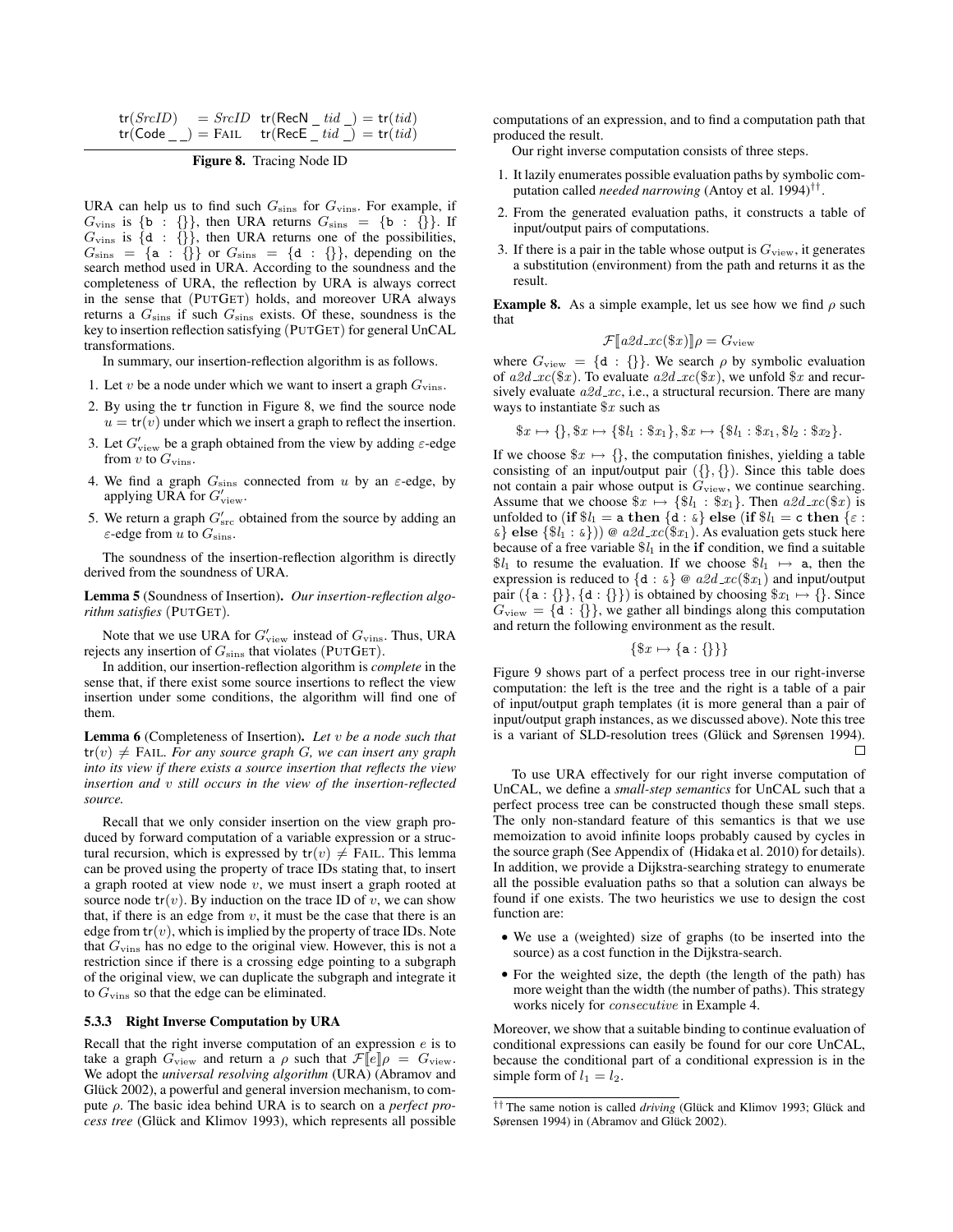

Figure 9. URA for  $a2d$  *xc* and Enumerated Input/Output Pairs with Constraints (nodes without branching have been contracted)

# 6. Implementation and Experiments

The prototype system has been implemented and is available on our BiG project Website. In addition to all the examples in Buneman et al. (2000) and in this paper, we have tested three non-trivial examples, demonstrating its usefulness in software engineering and database management.

- *• Customer2Order*: A case study in the textbook on model-driven software development (Pastor and Molina 2007).
- *• PIM2PSM*: A typical example of transforming a platform independent object model to a platform specific object model.
- *• Class2RDB*; A non-trivial benchmark application for testing the power of model transformation languages (Bezivin et al. 2005).

All of these have demonstrated the effectiveness of our approach in practical applications.

In our implementation, we carefully treat *ε*-edges introduced during operations related to markers, and retrieval of edges or nodes of interest, which greatly affect performance. Poor treatment would hinder large-scale UnQL queries to evaluate in bidirectional mode*‡‡* in a reasonable amount of time. Speed-up of several orders of magnitude has been achieved since our initial implementation due to the above and the following optimizations.

*Reduction in number of ε-edges* As mentioned in the UnQL paper (Buneman et al. 2000), *ε*-edges are generously generated during evaluation, especially in **rec**. This slows the evaluation process due to the increase in input size. Removing *ε*-edges during evaluation has no harm on forward semantics because of bisimulation equivalence. However, since *ε*-edges play an important role in backward evaluation, they are not freely omitted in our bidirectional settings. Moreover, a straightforward implementation of the removal algorithm (Buneman et al. 2000) may introduce additional edges, which may harm backward evaluation. Toward prudently removing *ε*-edges that are suitable for backward evaluation, our *ε*removal algorithm glues source and destination nodes of *ε* as long as bisimulation equivalence is not violated.

*Optimization by fusion transformation* Note that the backward evaluation of  $\text{rec}(e_1)(\text{rec}(e_2)(e_3))$ , a composition of structural recursions, requires to generate intermediate result of backward transformation, which is very expensive. This can be avoided by fusing the two structural recursions into one. We have implemented this based on the fusion rule (Buneman et al. 2000): if  $e_1(l, G)$  does not depend on *G* then  $\mathbf{rec}(e_1)(\mathbf{rec}(e_2)(e_3)) = \mathbf{rec}(\mathbf{rec}(e_1) \circ$  $(e_2)(e_3)$ . With auxiliary rewriting rules such as  $e_1 \otimes e_2 = e_1$  for  $e_1$ that produces no output nodes, 30% and 50% of CPU time reductions are respectively achieved for forward and backward execution

in Customer2Order composed with selection, 30% and 65% reductions for simpler examples that appeared in the evaluation for unidirectional transformation (Hidaka et al. 2009). These experiments are for in-place updates, but similar reduction could be achieved for other updates.

# 7. Related Work

Bidirectional transformation has been discussed as view updating problem in the database community. Bancilhon and Spyratos (1981) proposed a general approach to the view updating problem. They introduced an elegant solution based on the concept of a constant complement view that captures the information in the view but not in the original database. Their idea was not only applied to relational databases (Hegner 1990; Lechtenbörger and Vossen 2003) but also to tree structures (Matsuda et al. 2007). Constant complement views satisfy very strong bidirectional properties at the sacrifice of the number of reflectable updates. Although such strong properties are nice for some applications (Hegner 1990), they are too strong for our purpose, i.e., model transformation in software engineering. Recent work by Fegaras (2010) propagates updates on XML views created from relational databases. It supports duplicates but detects view side effects at both compile and run time.

In the area of programming languages, view updating has been studied as *bidirectional transformation*. Foster et al. (2005) proposed the first linguistic approach to solving this problem. They developed some domain specific languages to support the development of bidirectional transformation on strings and trees. Bohannon et al. (2006) applied these techniques to relational databases, making use of functional dependencies in relations to correctly propagate updates. However, their approach is limited to strings, trees and relations, and is difficult to apply to graph transformation due to graph-specific features such as circularity and sharing.

Within the context of software engineering, there has been several works on bidirectional model (graph) transformation (Ehrig et al. 2005; Jouault and Kurtev 2005; OMG 2005; Schürr and Klar 2008; Stevens 2007), which can deal with kinds of graph structures. However, they lack a clear formal bidirectional semantics and there has not yet been any powerful method of bidirectionalization that can be used to automatically derive backward model transformations from forward model transformations, so that both transformations can form a consistent bidirectional model transformation.

The concept of structural recursion is not new and has been studied in both the database (Breazu-Tannen et al. 1991) and the functional programming communities (Sheard and Fegaras 1993). However, most of these have focused on structural recursion over lists or trees instead of graphs. Examples include the higher order function *fold* (Sheard and Fegaras 1993) in ML and Haskell, and the generic computation pattern called *catamorphism* in programming algebras (Bird and de Moor 1996). UnCAL (Buneman et al. 2000)

*<sup>‡‡</sup>* Note that we preserve every result of forward computation in the bidirectional mode.